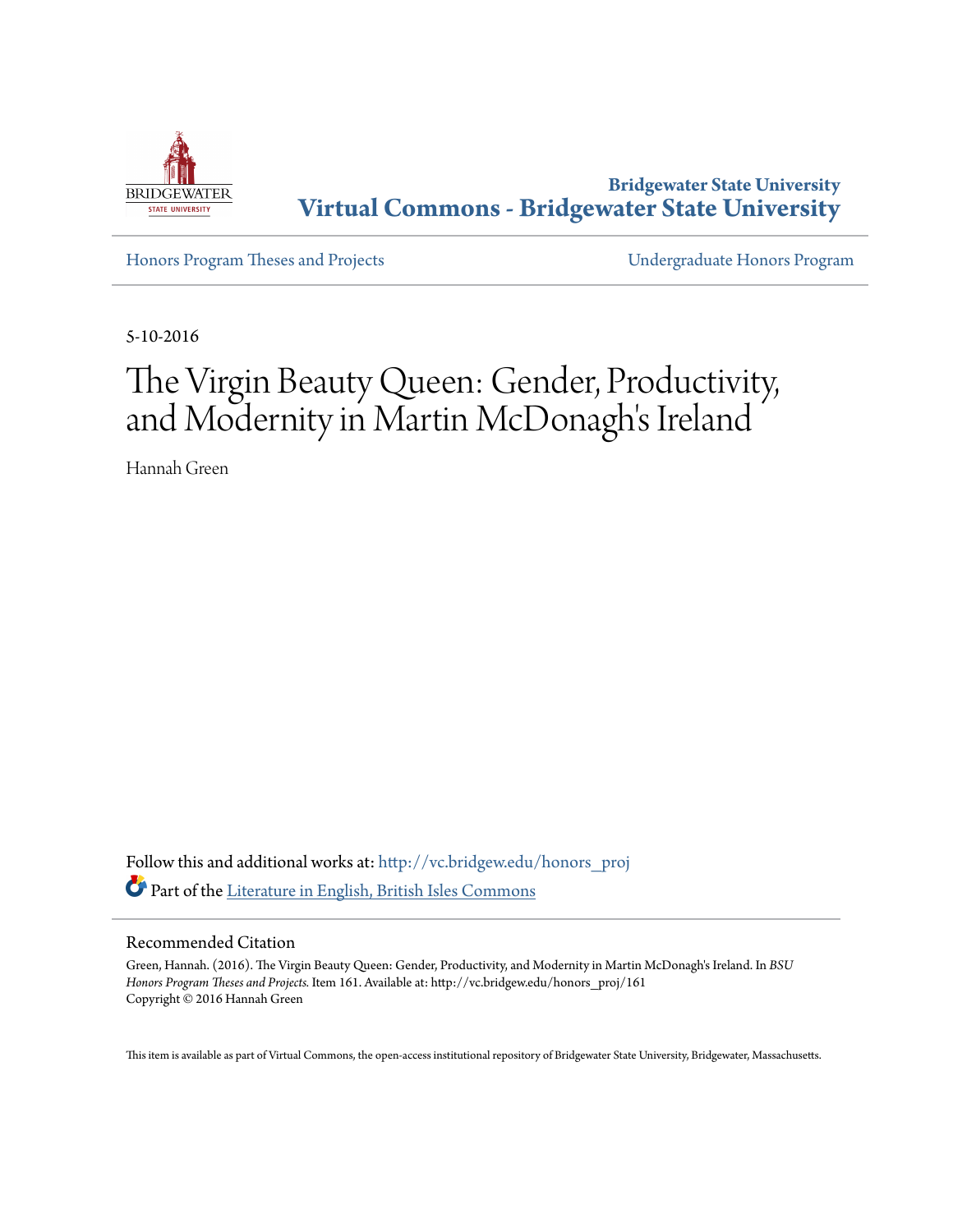The Virgin Beauty Queen: Gender, Productivity, and Modernity in Martin McDonagh's Ireland

Hannah Green

Submitted in Partial Completion of the

Requirements for Commonwealth Honors in English

Bridgewater State University

May 10, 2016

Dr. Ellen Scheible, Thesis Director

Dr. Matt Bell, Committee Member

Dr. John Mulrooney, Committee Member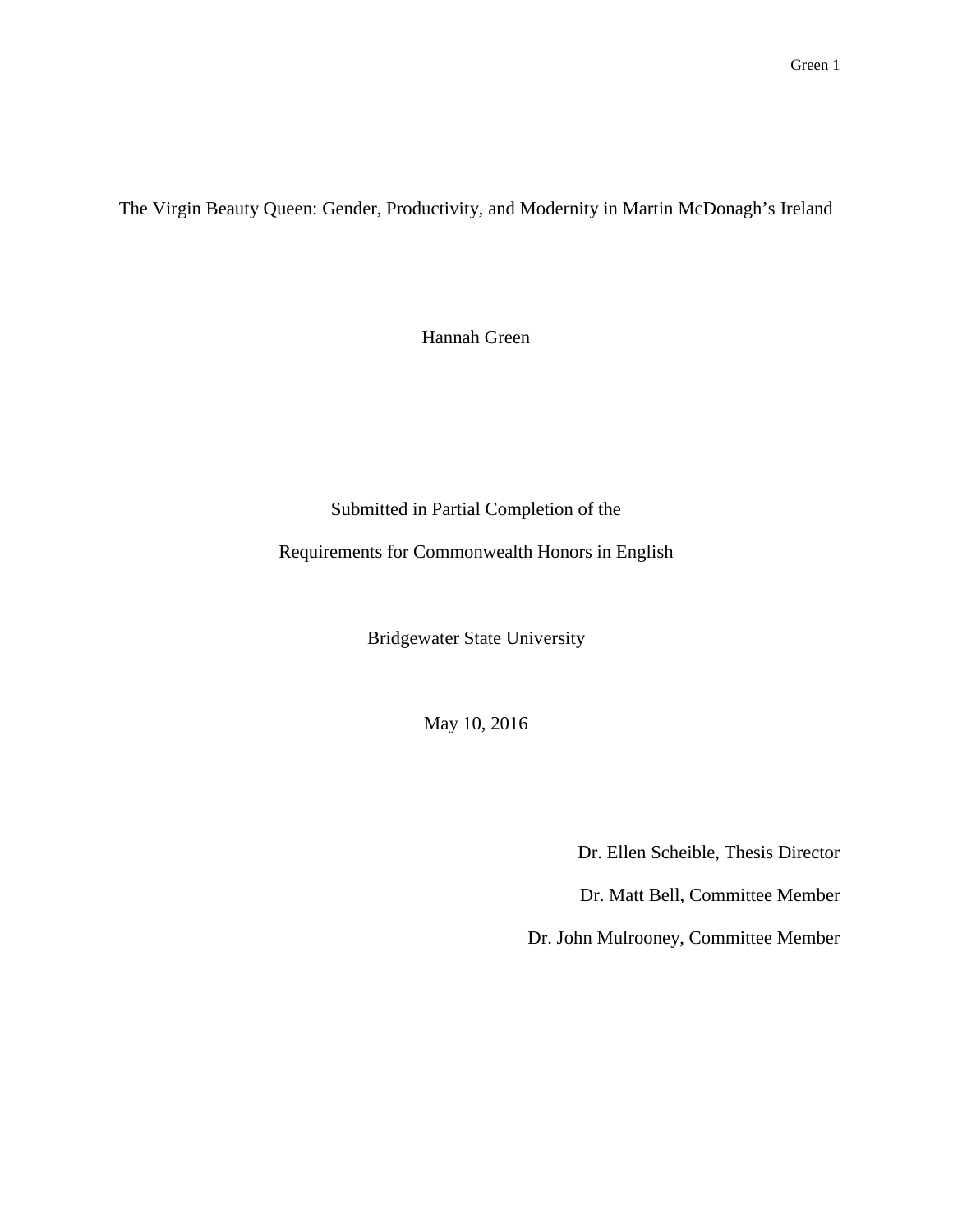#### Hannah Green

### April 25th 2016

The Virgin Beauty Queen: Gender, Productivity, and Modernity in Martin McDonagh's *Leenane* **Introduction**

Martin McDonagh's *The Beauty Queen of Leenane* explores gender and its relation to traditional Irish nationalism by creating a distorted version of the Irish pastoral ideal and portraying in the most extreme way what it means for a woman's place to be in the home. In the bleak setting of the play, these gender roles prove to be not only inapplicable to real life, but poisonous to Irish people and the future of Ireland as a modern nation.

Written in 1996, *The Beauty Queen of Leenane* is a play with four characters and nine scenes that takes place in the titular Leenane, a rural village in County Galway, Ireland. Though there is much talk of the idyllic countryside of the West of Ireland, the entire play takes place inside of the home, specifically in the combined living room/kitchen of a cottage owned by Mag and Maureen Folan. Mag Folan, described as "a stoutish woman in her early seventies with short, tightly permed gray hair and a mouth that gapes slightly"(McDonagh 3), is the mother of Maureen Folan, "a plain, slim woman of forty"(McDonagh 4) who is the caregiver of her elderly mother.

Both adults, they both rely on one another for survival. Mag, who is old, frail, and injured, relies on Maureen's caregiving to remain in her own home and avoid being placed in a retirement home, while Maureen, who before the time of the play suffered a nervous breakdown while working in London, lives in her mother's home after her discharge from Difford Hall, a mental hospital. Though they rely on one another to avoid the threat of being forcibly institutionalized, the two have an incredibly contentious relationship and make deliberate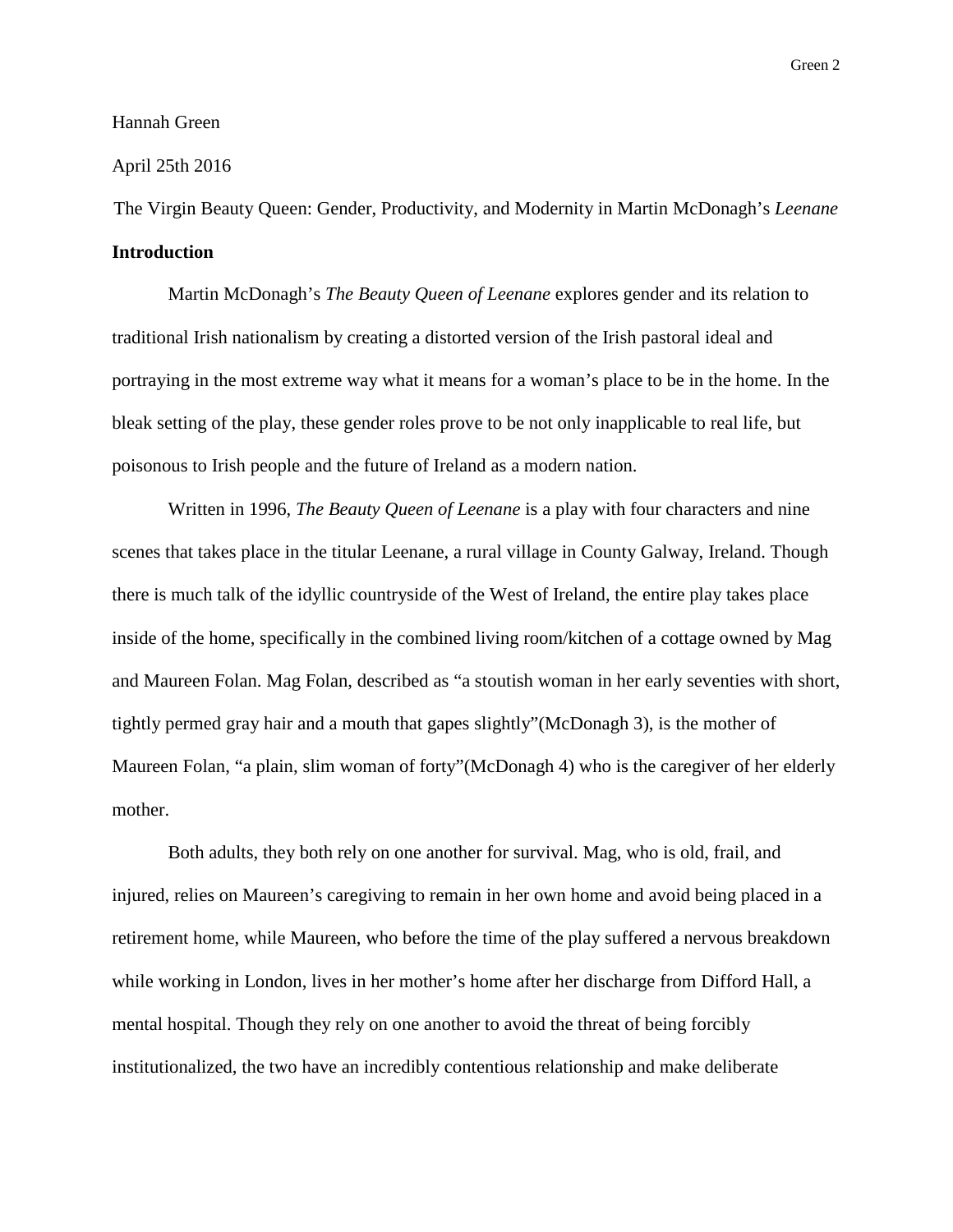attempts to make each other as miserable as possible. Mag, by guilt and blackmail has essentially made Maureen her personal slave, and secretly interferes with Maureen's personal life to the point where Maureen is a forty year old virgin who has only kissed two men. Maureen, on the other hand, exploits her position as Mag's caregiver to verbally abuse her, and to torture her by force-feeding her repulsive food.

The two other characters are a part of a separate family, Ray and Pato Dooley. Unlike Mag and Maureen, the two brothers are never seen together onstage, and although it is stated in the play that the two keep in contact with each other through letters, they never interact onstage and are never shown to be in the Folan home at the same time. Ray Dooley, the younger brother at age twenty, acts as a messenger boy and link to the outside world, often on behalf of his older brother, Pato. Pato Dooley, aged forty, is "a good-looking man"(McDonagh 27) who works fulltime in London and returns to Leenane to visit. Maureen reunites with Pato at a party and brings him back to the Folan home.

Maureen and Pato have a romantic affair together which almost results in Maureen's first sexual experience, but is ruined when Pato is unable to get an erection. Pato sends Maureen a letter through Ray apologizing for his impotence and asking her to move to Boston with him, but Mag intercepts the letter before it reaches Maureen and burns it. When Maureen learns of this, she tortures her mother by pouring hot oil onto her skin, and beats her mother to death with a poker to free herself to be with Pato. However, after Mag's funeral, Ray reveals to Maureen that Pato has already married another woman and moved to America, and that she only imagined a meeting with Ray in which he promises to come back for her. Ray leaves Maureen sitting alone in the cottage, where she takes on the mannerisms of her deceased mother.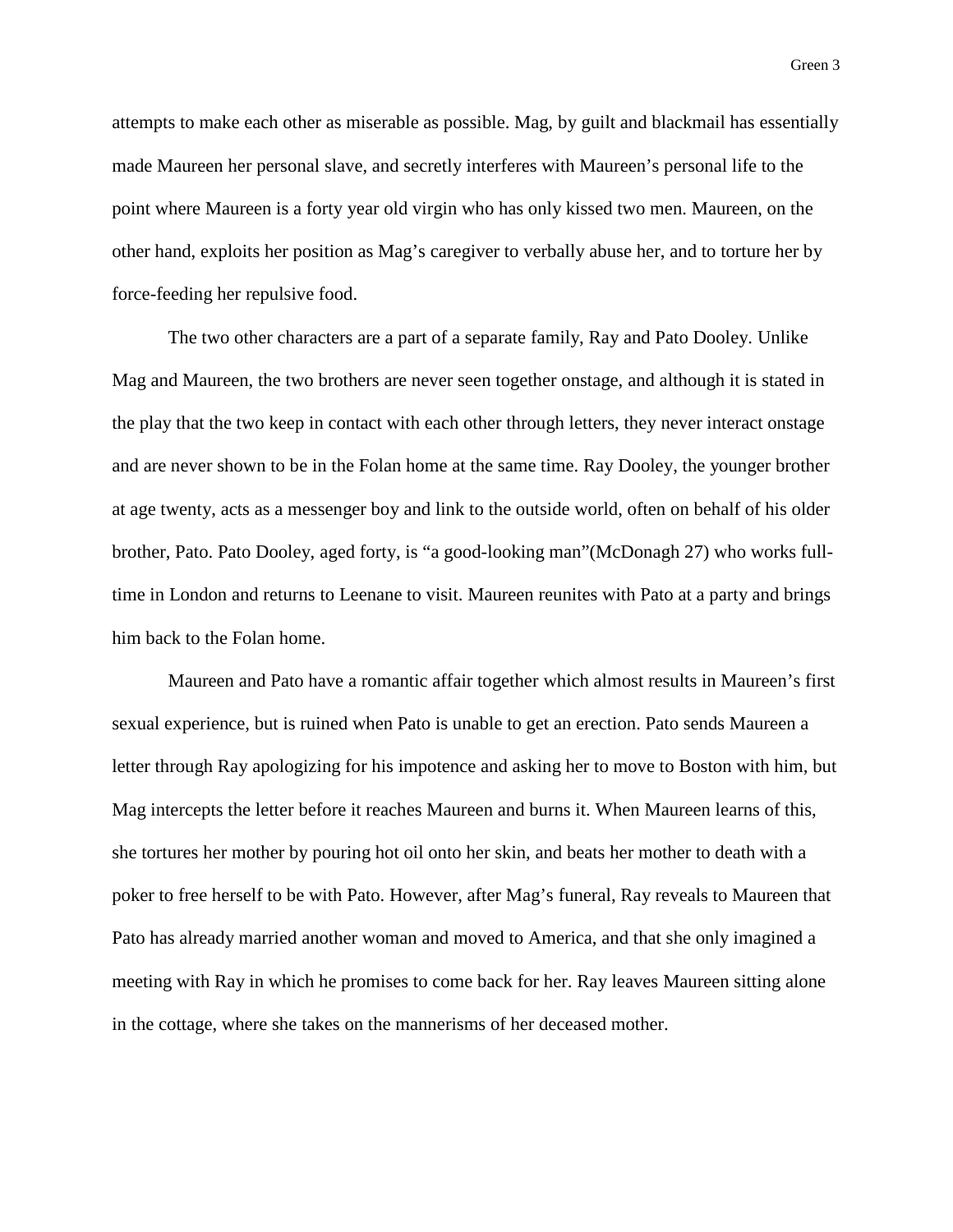An over-simplified reading of this play would suggest that the play is meant only to comment on the mistreatment and subjugation of women in Ireland. One may also interpret Maureen's virginity as a root cause for her violent and eventually murderous tendencies, and take issue with the play as a misogynistic text. Because Pato leaves for America with a bride in tow, and Maureen is driven over the edge by her mother's interference in their relationship, it would be understandable to mistake *Beauty Queen* as an anti-woman play that ties the success of a female life with marriage and childbirth. However, I would argue that these four characters represent not the idea that women can't succeed in life if they're not good marriage material, but the perils of a nation that retreats into the past to regain national identity, resulting in antimodern gender roles and a defunct institution of marriage that not only prevents productivity in its citizens, but actually results in destruction.

A history of colonialism, gender subjugation, and a nationwide identity crisis culminate in McDonagh's Leenane as a Toxic Mother figure that inhibits adulthood and productivity. Toxicity in this paper is defined as something malicious or harmful, in this case to growth and productivity. It is also poisonous in a sense that it takes an identity, in this case, national and gender identity, and turns it into something that negatively affects the quality of life of an individual. The Toxic Mother that is explored in this paper is the inevitable product of a nation that defines itself by its past, at the expense of the wellbeing of its citizens.

On the other side of the Toxic Mother is the seemingly innocuous prospect of modernity. In order to move forward as an independent nation of the world, modernity is both necessary and inevitable. However, modernity also has the hidden pitfall of a homogenous, globalized identity. With the connectedness of the modern world comes the pitfall of conforming to a homogenized global identity, informed primarily by the culture of the United States, Britain, and Australia.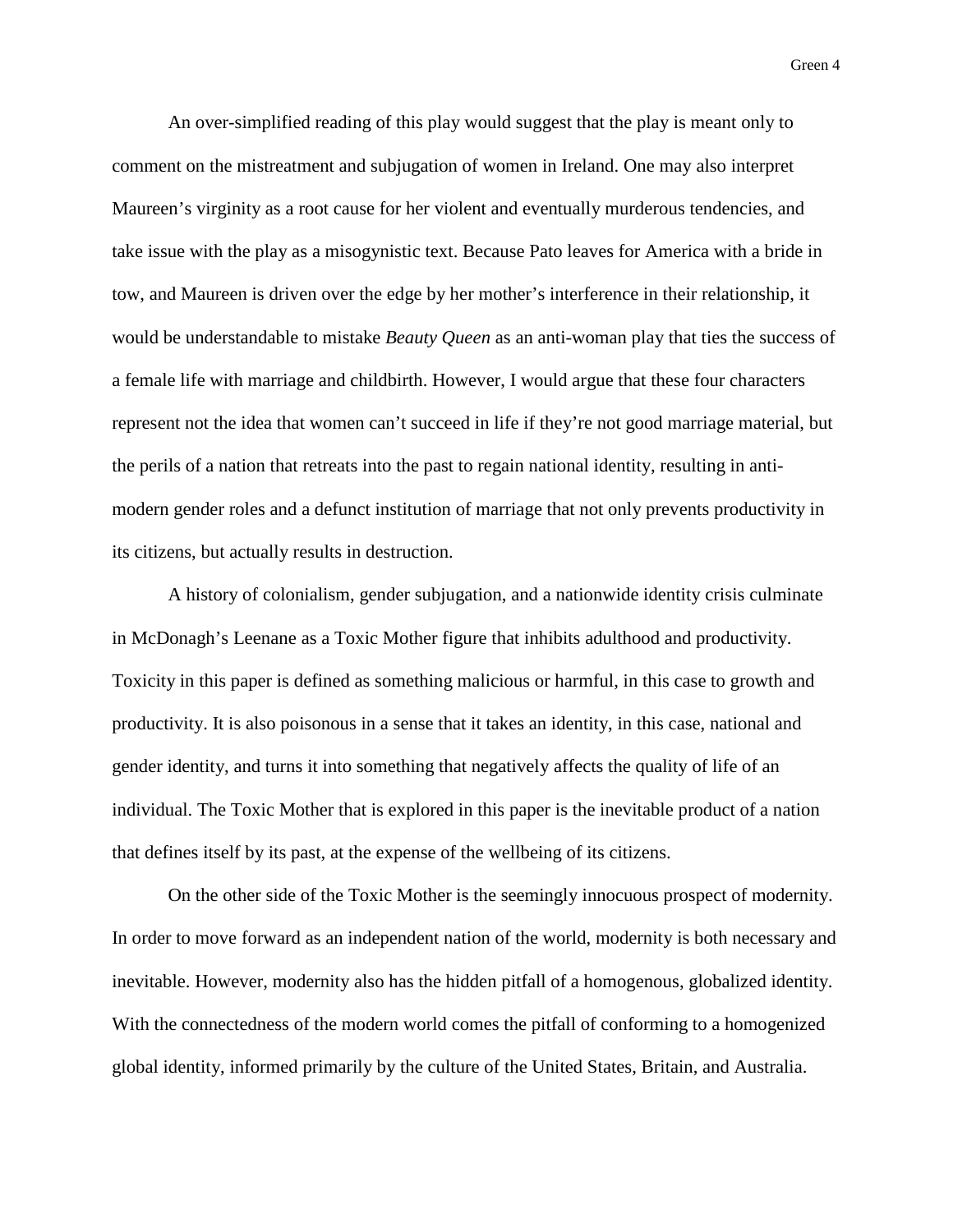Thus arises the crisis of becoming a nation that is modern and in touch with the global community while still forming a distinctly Irish identity. While *Beauty Queen* demonstrates that retreating into idyllic visions of the past in act of frantic nationalism has destructive results, modernity carries the threat of destroying Irish culture, a blow which would be devastating considering the history of English colonialism and the deliberate erasure of Irish identity.

### **Literature Review**

Isaac D. Balbus discusses the monopolization of mothers in childrearing and the effects that it has on a child's gender identity in his essay *Masculinity and the (M)Other.* He attempts to synthesize both Feminist mothering theory, in which the sense of self is completely defined by the structure of childrearing, and Narcissism theory which says that the self is completely autonomous from one's gender identity.(Balbus 213) Feminist mothering theory presents the idea that mother-dominated child-rearing causes girls to define themselves as the same as their mother, making their identity more permeable to others, thus creating a woman who views herself in relation to others. By this same line of thinking, young boys define themselves in opposition to their mothers, which causes them to grow into narcissistic men who seek to define themselves as an exceptional, independent being. (Balbus 216-217)

Balbus's synthesis of Feminist mothering theory and Narcissism theory can be used to read *The Beauty Queen of Leenane,* because even though Balbus's paper seeks to understand the ways in which parenting effects people in relation to their gender identity, it shares several important parallels with *Beauty Queen* that leads to a more rich reading of the play. While the most obvious connection between "Masculinity and the (M)other" and *The Beauty Queen of Leenane* is the tumultuous mother-daughter relationship between Maureen and Mag, theories of parenting and self-definition add a new dimension to analyzing a play set in post-colonial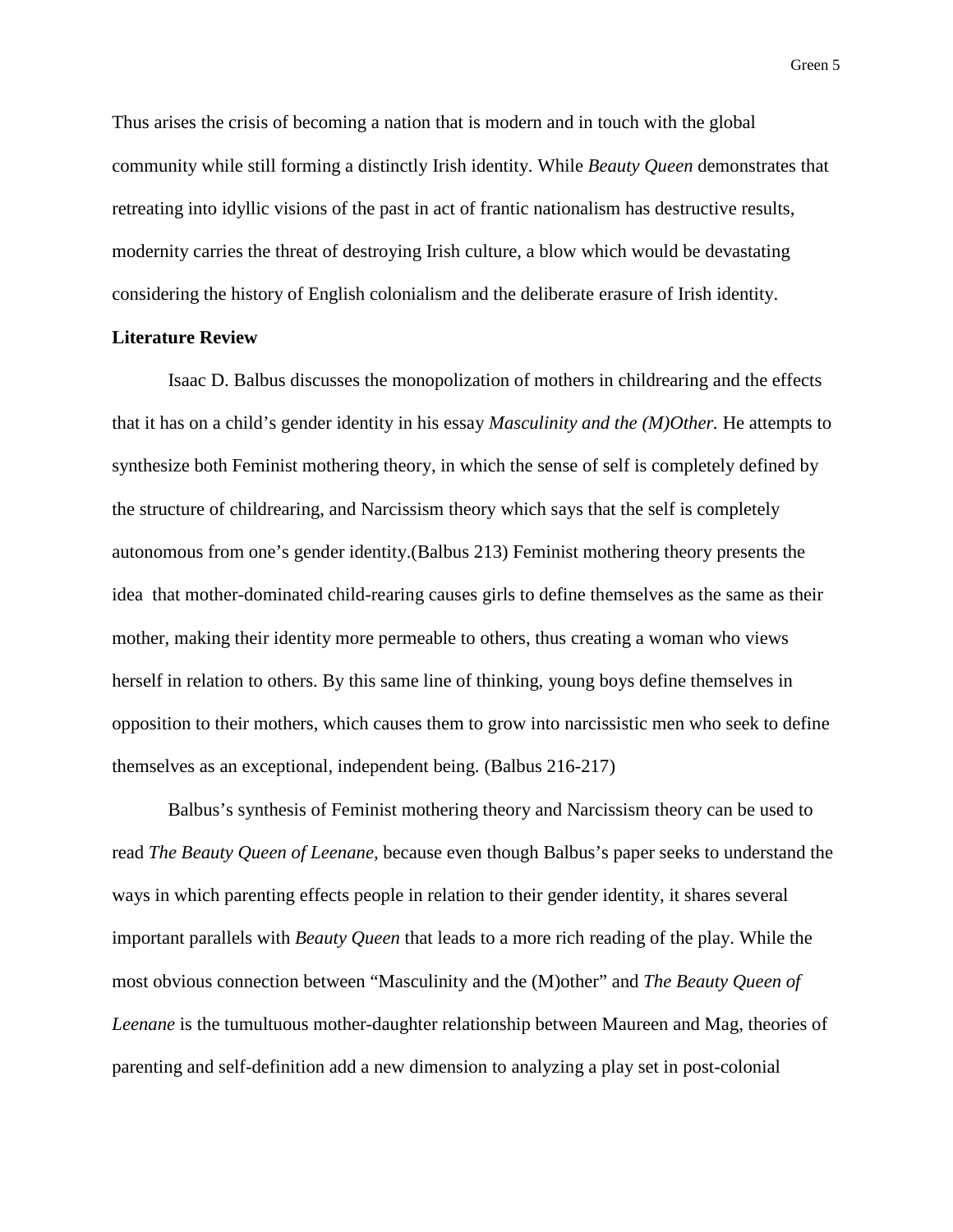Ireland. For the purposes of this paper, the reading of Balbus's essay is primarily applicable in considering the violent relationship that Maureen has with her own mother, and the relationship that all characters share with the figure of a Toxic Mother, along with the identity crisis of a nation that is simultaneously trying to explore her previously-denied heritage in order to create a national identity while still trying to participate in an increasingly globalized modern world.

In *Beauty Queen* we can see Balbus's synthesis theory play out between the characters. While the effect of a gendered upbringing does largely define the cast of characters, in Pato we can see that it is not entirely impossible to "go rogue" and escape the cycle of a traumatic gendered upbringing. In Balbus's words there is a "relationship of connection and separation between structure and practice and between gender and sense of self."(Balbus 213), which indicates the possibility of forming a sense of self outside of one's upbringing. It would be incredibly tempting to apply Feminist mothering theory to *Beauty Queen* and see the odds as entirely in the men's favor--of course the rugged, handsome, and above all male Pato is the one to break free of Ireland-- but like Balbus's scholarship, McDonagh's Ireland is a more complicated and nuanced place.

That Maureen stays in Ireland and Pato goes to America seems to reinforce the idea that Irish gender roles are primarily harmful to women. Reinforced even more so, it would seem, as Maureen transforms into her mother. She must define herself in accordance with Mag and her Irish surroundings, whereas Pato's sexual difference naturally puts him at an advantage to strike out on his own. But, as Balbus writes, referring to literal mothers: "We must challenge the claim that mothers necessarily treat their little boys in a way that is fundamentally different from the way they treat their little girls"(Balbus 222). While Maureen is completely subdued and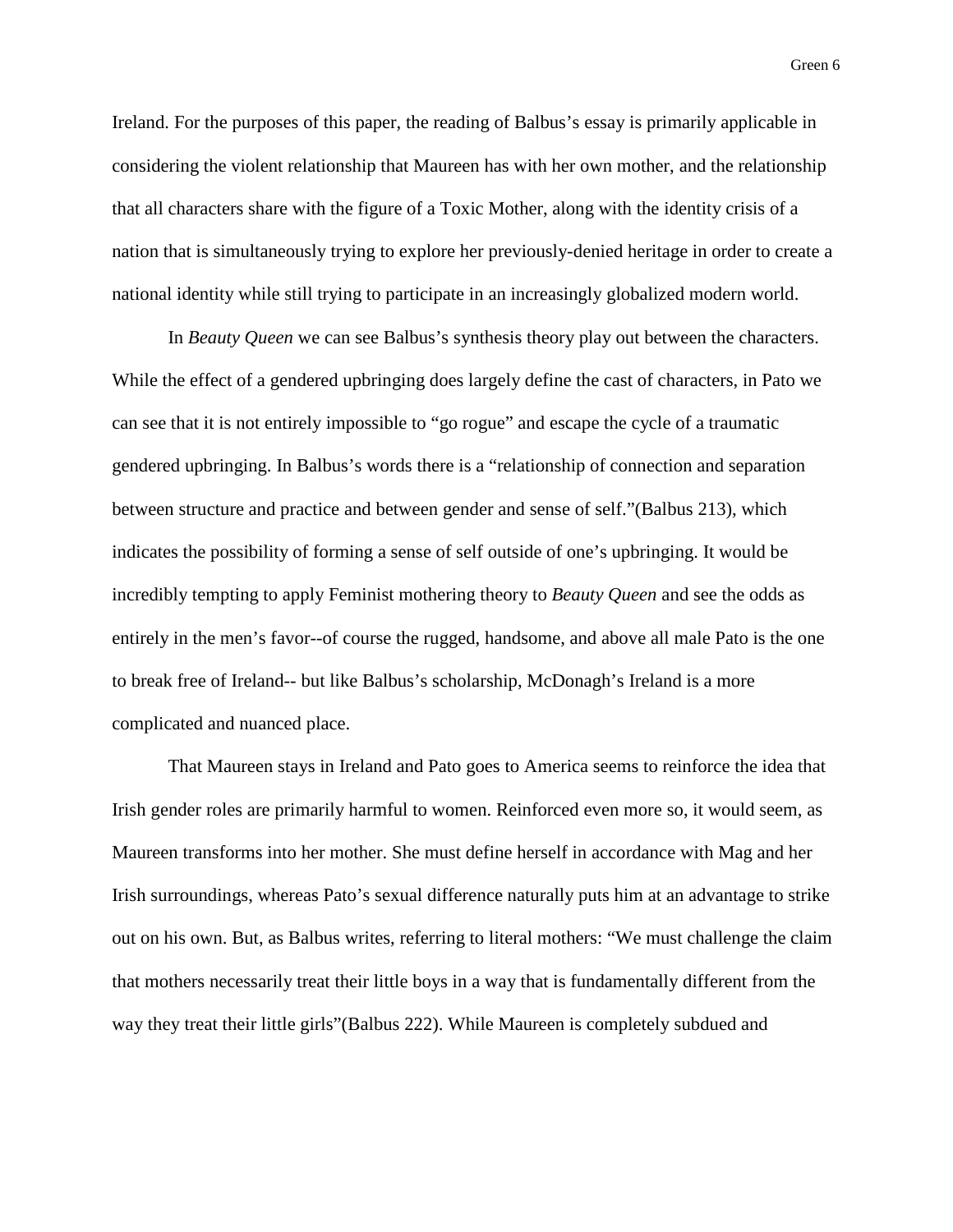consumed by the role that is passed down from her mother, Pato is less independent than he seems, and is something of a hybrid.

While he holds a job and an apartment in London, he keeps finding himself returning to Ireland, and gets entangled with smothering mother figures through his romantic endeavors. In fact, it could even be said that even in the final act of the play, Pato has still managed to trap himself in traditional Irish gender roles, only in another country. While he is not married to the violent and deeply traumatized Maureen, he is still a married man just as he is expected to be, with an Irish woman no less. No matter how much he tries to differentiate himself, an identity is still projected onto him, showing that no one is safe from the Toxic Mother. Balbus writes: "Having been overprotected by his mother, he(like his overprotected sister) will defend against the anxiety he associates with separation by seeking out relationships with overidealized[sic] others to whom he can cling."(Balbus 223) Though we can imagine that men are more free from the influence of others than women are, the reality is that men are no more safe than their female counterparts.

Though Balbus's essay is primarily centered around parenting, I have selected it to examine *Beauty Queen* for a few reasons. First of all, the figure of Mag is a disturbing and puzzling figure, both as a form of the Toxic Mother and as a victim. By using Balbus's excellent insight on motherhood and parenting, we can get a deeper insight on the mother figure and the role she plays in the non-productive issues of this play. Secondly, although Balbus's essay focuses on masculinity, as is evidenced by the title, this focus is necessary for grappling with the complex forces that disempower men in a play that is set in a nation that has historically favored men and masculinity. And thirdly, though not all women are mothers, this is the expectation within the traditional Irish gender roles that this essay aims to explore. Thus, the two primary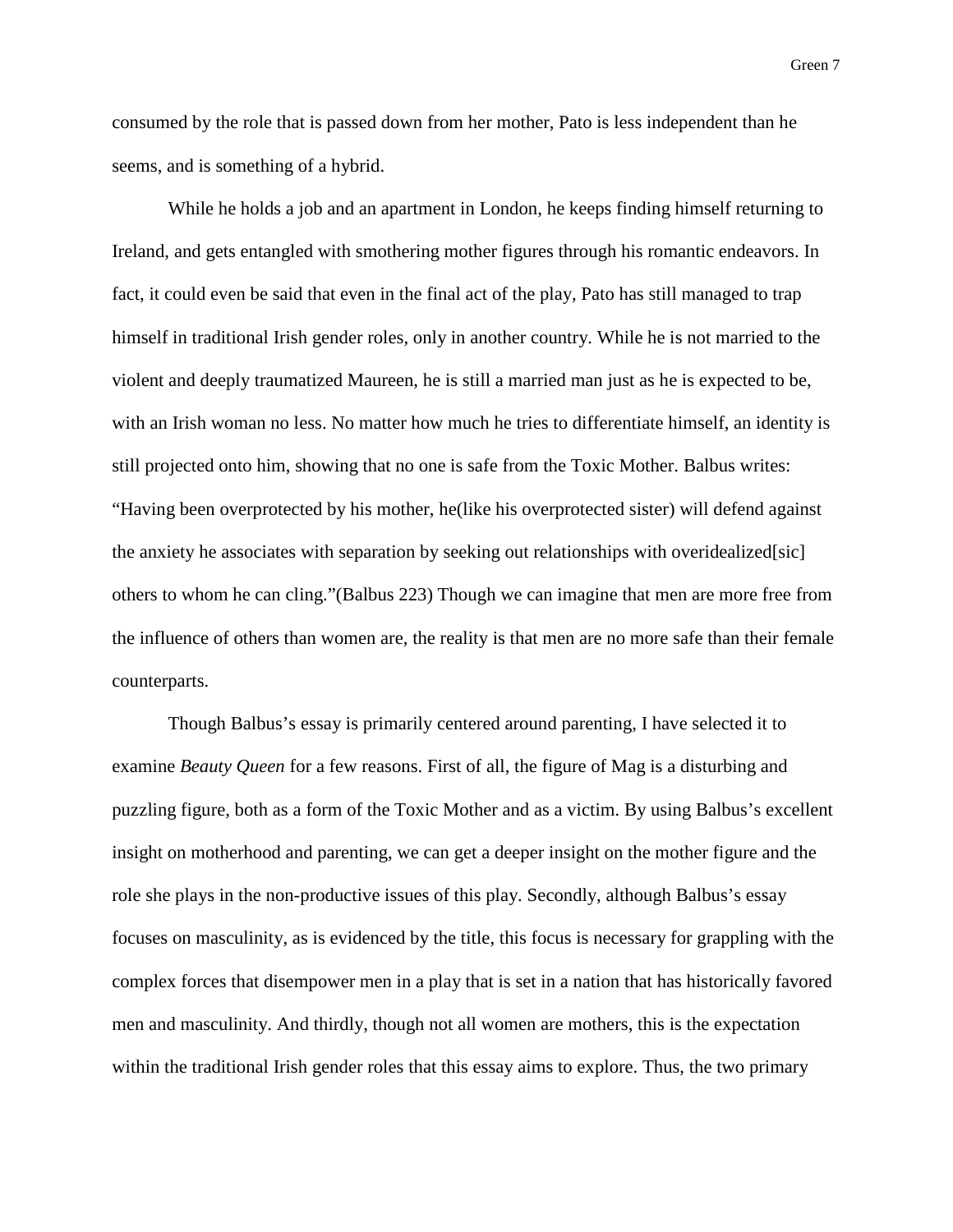groups that Balbus explores, mothers and men, are represented by female and male characters of the play. Even the virginal Maureen, who is not a mother and likely never will be, has her life defined by the *idea* of motherhood.

Other scholars who have commented on *Beauty Queen* do so in the context of theater criticism, such as playwright Caridad Svich's review of the play. Written at the time of the premiere in 1996, Svich's analysis of the play primarily focuses on the impact of *Beauty Queen*  as Martin McDonagh's first play. Her comments are important for this paper, however, as they represent a reasonable reaction to the agonizing gender politics that play out in *Beauty Queen.*  The fates of Mag and Maureen in comparison with Pato and Ray expresses to Svich an "inherently conservative sensibility" that leaves her with a "bitter aftertaste"(137). This reaction is understandable; however, it doesn't consider why McDonagh presents the audience with such frustrating circumstances. Though Mag and Maureen are each in their own way detestable, their respective tragic fates do not come across as justified, but rather unsettling and upsetting. The violence that the characters put each other through is meant to leave a bitter taste, and is important in the discourse of gender identity and Irish nationalism.

Similar to Svich, Heath Diehl's work "Classic Realism, Irish Nationalism, and a New Breed of Angry Young Man in Martin McDonagh's *The Beauty Queen of Leenane*" aims to place *Beauty Queen* in the context of theater history, though Diehl's analysis is more based in the impact of the play on Irish literature and ideas about Ireland. Both McDonagh, an Irish playwright based in London, and *Beauty Queen,* a disturbing play about Ireland, are "perplexing" figures in defining Irish identity(Diehl 98). To reinforce the idea that Irish theater is inexplicably tired to Irish national identity, Diehl discusses the foundation of the Abbey Theatre in 1899, which "sough to foster a sense of national pride by presenting plays which challenged common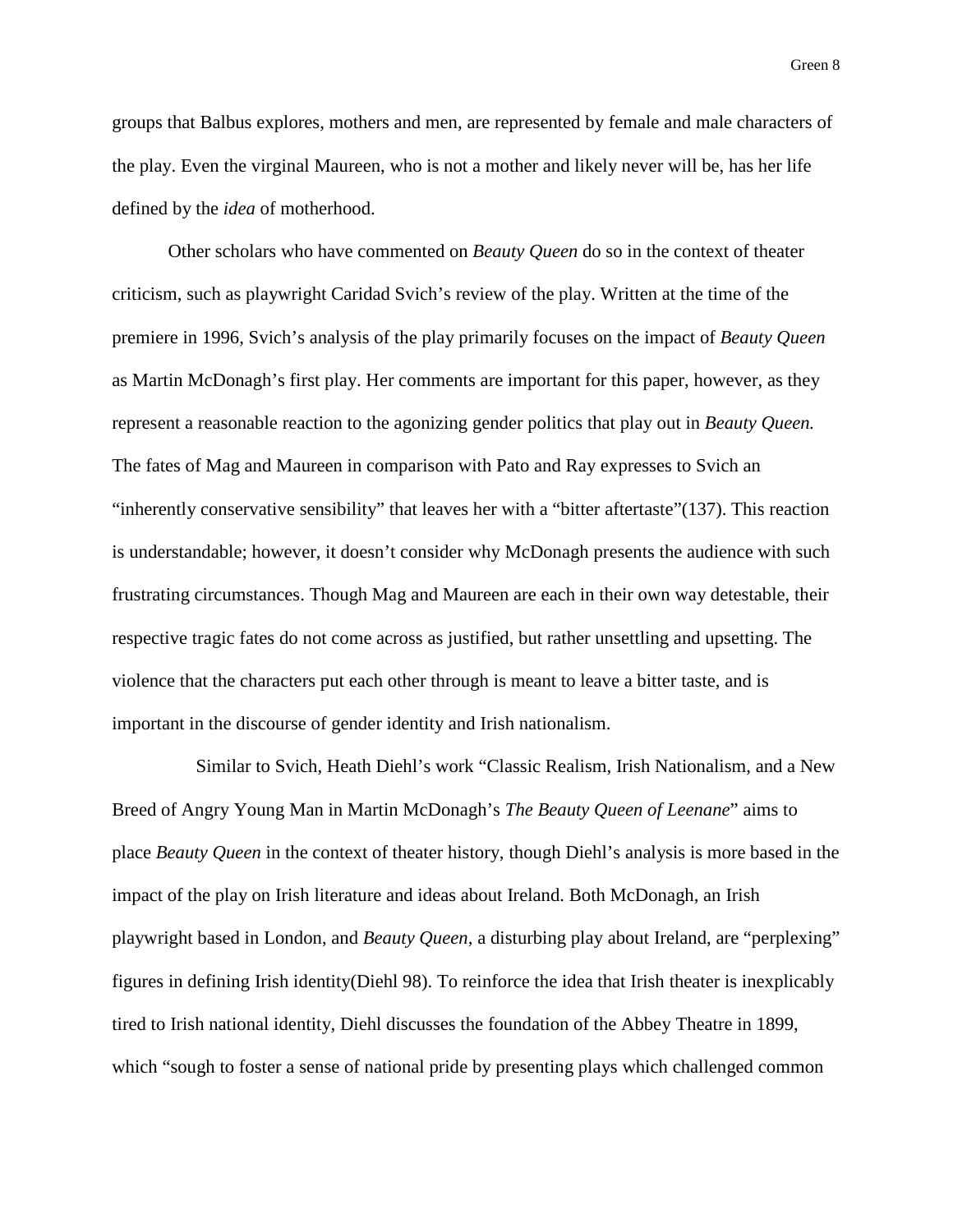misperceptions... of Ireland and its people."(Diehl 103). The drama of McDonagh, then, utilizes the traditional practice of Irish theater to challenge the ways in which old methods of defining Irish identity have solidified in modern society. Diehl reads *Beauty Queen* as a classical realist play, set in "a world in which Irish identity is systematically undermined."(Diehl 107) Irish identity is central to reading McDonagh, as Diehl demonstrates when he explains *Beauty Queen*  as an "Angry Young Man drama", which rails against society, in this case by taking classical representation of the Irish countryside and using them to create a toxic and destructive environment.

Jan Cronin's essay "'If I was Irish I'd be crying by now': Irishness and Exteriority, Doyle's Deportees, and the Irish Plays of Martin McDonagh explores the idea that Irish identity is rooted in the idea of being an outsider, of never being able to have an identity that feels to never completely encompass what it means to be truly Irish. Using the idea from Roddy Doyle's story "Home to Harlem" that there is a "model of Irishness [that] encourages us to conceptualize Irishness both within and without Ireland's borders as functioning in the same way, just with varying degrees of explicitness and intensity"(Cronin 191), Cronin explores the "McDonagh enigma'"(192) that surrounds reception of McDonagh's work. Cronin argues that we shouldn't see Martin McDonagh's plays as an attempt to explore Irish identity, and instead, she compares Martin McDonagh to Roddy Doyle's character Declan O'Connor, and argues that his "revivification of stage Irishry [has] the potential to be construed as a Declan-like move to 'get at the Irish', as a retaliatory gesture in relation to an exclusionary group."(192).

Maureen is a central figure in Cronin's thesis of McDonagh's plays as a site of deliberate exteriority. While the deliberately over-the-top Irish mannerisms of the characters provokes a sense of exteriority for non-Irish audience members, by placing Maureen as the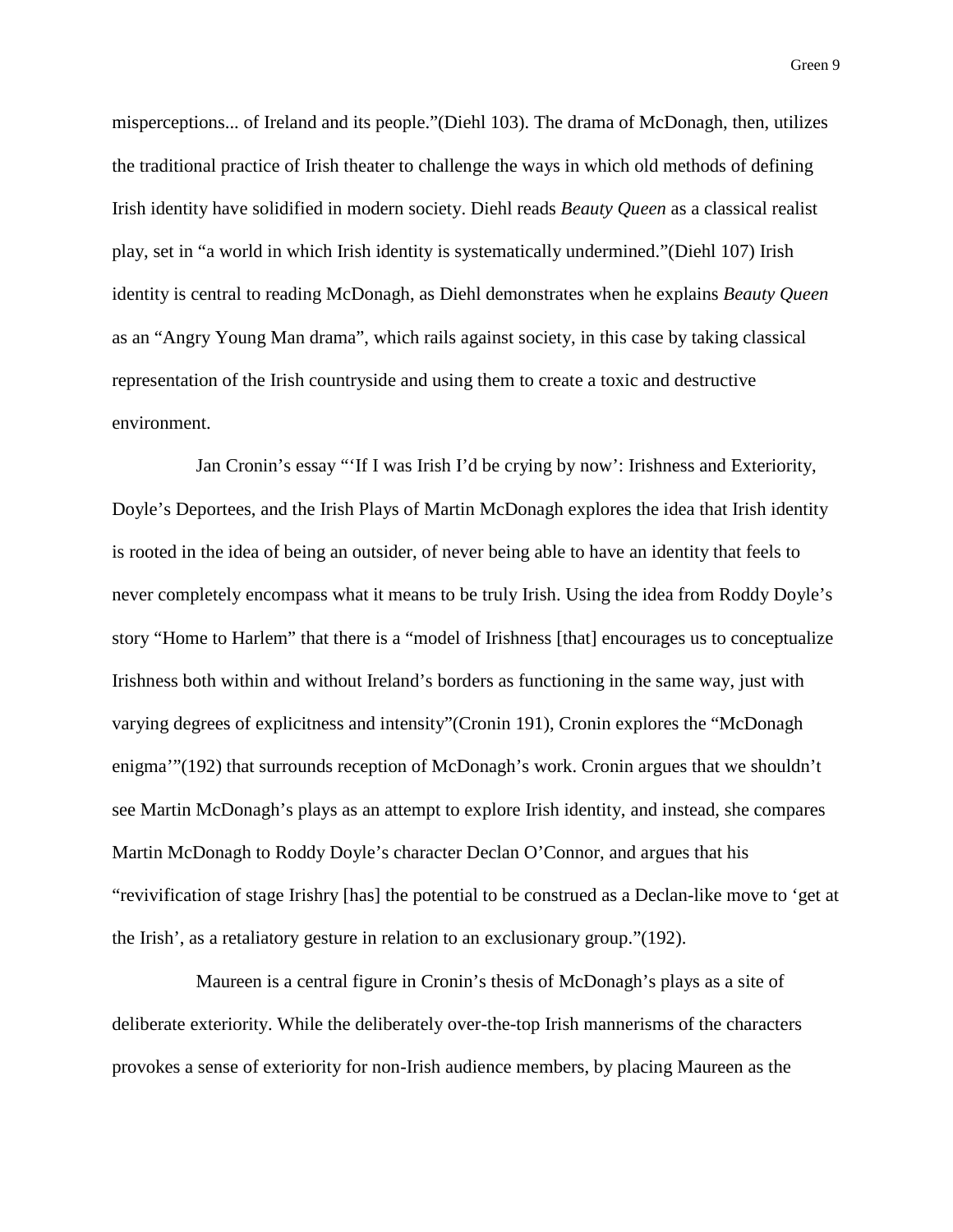sympathetic main character only for her to turn into a cartoonish figure of psychotic violence alienates those who previously identified with her. "The pathos of the moment where Maureen tells Pato that her mother thinks Maureen can't tell the difference between reality and fantasy(31- 2) settles the audience in sympathetic mode only to facilitate their eviction from that narrative of cruel misrepresentation when it emerges that Maureen's railway station encounter with Pato was a fiction... To a large degree *The Beauty Queen of Leenane* cultivates connection and investment in order to execute disconnect and exteriority"(Cronin 195). Cronin's points about McDonagh and alienation are intriguing; however, exteriority and the feeling that one is never "Irish enough" are key points of the Irish identity, and are demonstrated farther in the play beyond just Maureen.

### **The Folan Home and the Toxic Mother**

Through depictions of horrific violence and the painful mental side effects of oppressive gender roles in *The Beauty Queen of Leenane,* McDonagh creates a non-productive, toxic, and distinctly female domestic space that criticizes the unrealistic Irish female ideal. The entire play takes place within the Folan home, but the audience only ever gets to see the kitchen/living room of the house. By concentrating only on the most public area of a private residence, there is a conspicuous lack of privacy and ownership of the space. At the center of this space are the characters of Maureen and Mag. There is a total lack of familial affection between Maureen and Mag; their existence together is mere toleration at its best and deliberate violence and sabotage at its worst. There is also a conspicuous absence of men in the home, which is not only felt in the unspoken absence of Maureen's father, and Maureen's sexual fantasies which she shares to upset her mother. At a first glance, it may seem like McDonagh is creating a world in which any female space is toxic, but in reality, he constructs a criticism of a nation in which a woman's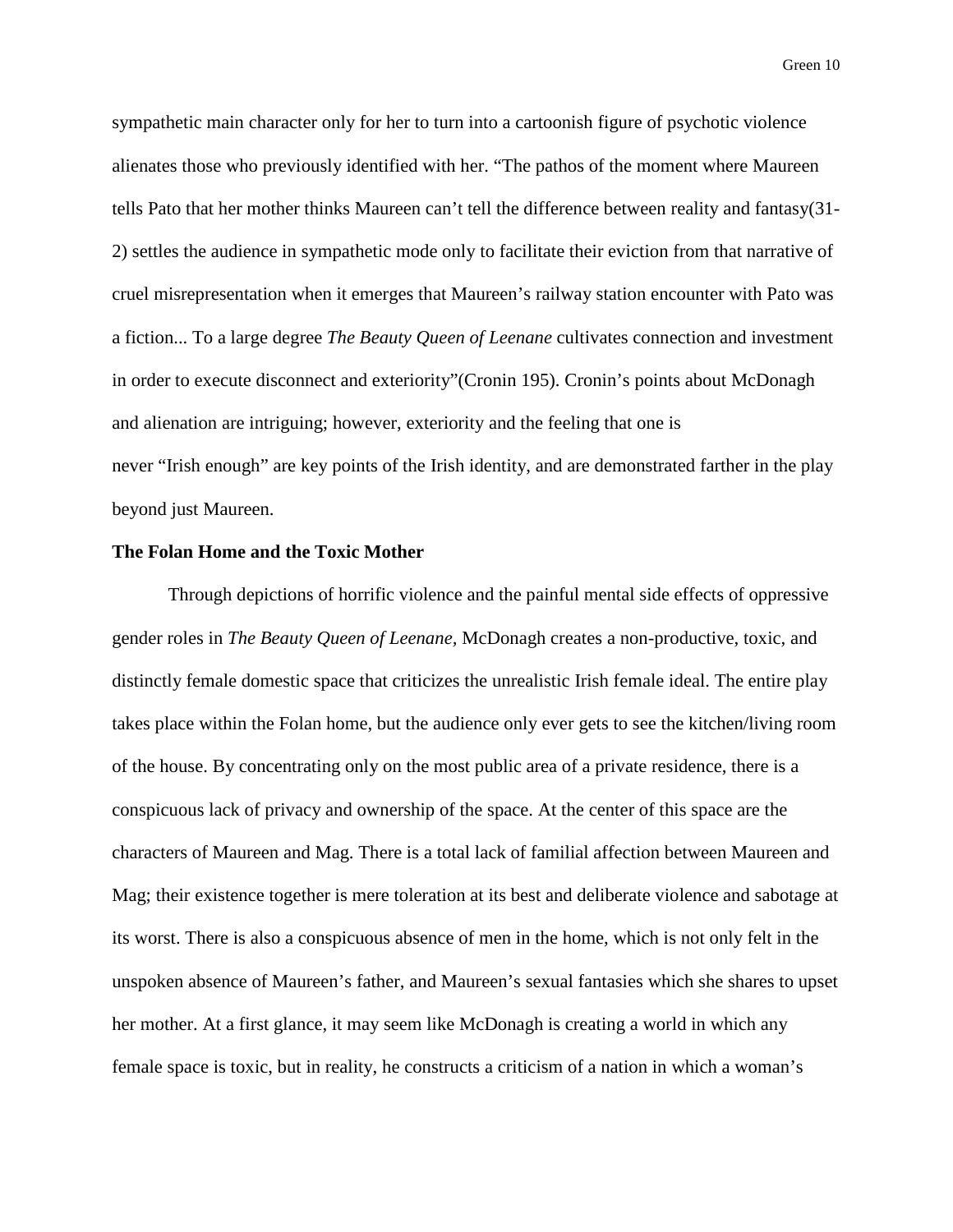only options are to be a barefooted maiden or an old crone. The Folan home could be a productive space, but it is overshadowed by the figure of the Toxic Mother.

A primary aspect of the Toxic Mother is that she is anti-modern, and her influences are visible not only visible in the marriage obsession of the play, but Mag's stubborn insistence to refuse to use the toilet. This is because the Toxic Mother has her roots in an antiquated vision of the Irish woman, a vision that was put forth rather successfully for several years by nationalist political leaders such as Eamon de Valera. A major political figure in Ireland between the years of 1932 and 1958, de Valera was the head of Fianna Fáil (The Irish Republic Party) and the second Taoiseach (Prime Minister) of Ireland, a nationalist who believed Catholicism and Gaelic values were a valuable aspect of strengthening the young nation that was Ireland. (Shannon 257) According to Catherine B. Shannon's essay "The Changing Face of Cathleen ni Houlihan", de Valera held a "utopian vision of comely maidens dancing at a crossroads preparatory to their destiny as devoted mothers living in frugal comfort in cozy rural homesteads", which "brought little practical benefit to the majority of Irish women." (Shannon 258). This struggle to create a national identity and culture was also reflected in the poetry of W.B. Yeats and the founding of the Abbey Theatre.

All of the components of de Valera's vision are present in the Folan household. In Maureen we have a maiden, in Mag a mother, and the Folan household could be described as nothing but frugal and rural. Indeed, the setting of the play does match an idealized vision of Irish life: a small town where everyone knows each other, in the country, in a landscape that even Maureen admits is beautiful. However, the conditions of the characters' lives prove that this life is anything but ideal. The idealized vision of Irish nationalism has little practicality in the lives of actual women, and as *Beauty Queen* goes on to show, this idealized vision affects the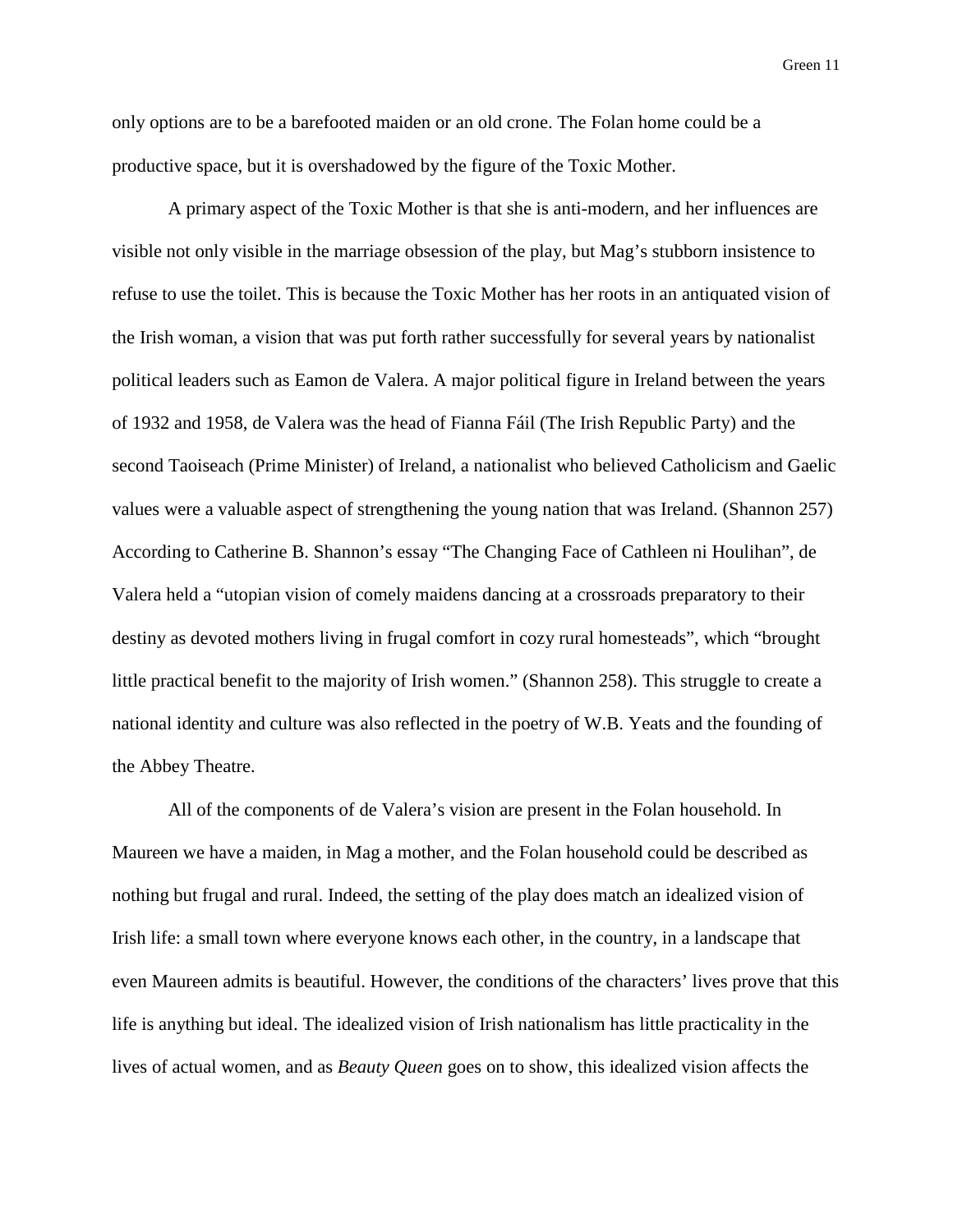lives of men as well. When a woman can be only a maiden or a mother, she begins to be distorted into a figure that poisons society and family structures at its very source. When a person doesn't have room to be a human, it takes away their humanity, which enables them emotionally to do some incredibly despicable things.

What is problematic about the Folan household is not that Maureen is non-reproductive. Indeed, at age forty, it would be incredibly difficult for her to conceive a child even if Pato didn't struggle with impotency during their sexual encounter. With Pato leaving Leenane for America with Dolores Healey/Hooley, a younger cousin, it is highly more likely that he will be reproductive in the sense of having children and starting a family. However, while Pato is productive in the sense of having children, his departure from Ireland does not inhibit the destructive cycle that Maureen continues in her mother's stead.

I do not want to suggest that Mag is completely villainous in her characterization of the Toxic Mother. It is not something of Mag's creation, and by the final scene of the play, it is very clear that unlike Mag, the Toxic Mother is not so easy to kill. Over the course of the play, Mag is force-fed lumpy Complan, tortured with hot oil, and eventually bludgeoned to death with a poker. There is no doubt surrounding Mag's death. However, in the final scene of the play, Maureen begins to adopt Mag's mannerisms and, by extension, the Toxic Mother role.

How then, do we define the Toxic Mother? What is her role not only in the Folan household, but in the Irish national identity? The Toxic Mother is not a mother in the literal sense, although Mag is. However, when Maureen takes on the role of the Toxic Mother and begins treating Ray as she was once treated, the vision becomes more clear. The Toxic Mother is inhibits sexual reproduction to be sure, but also prevents those around her from living any sort of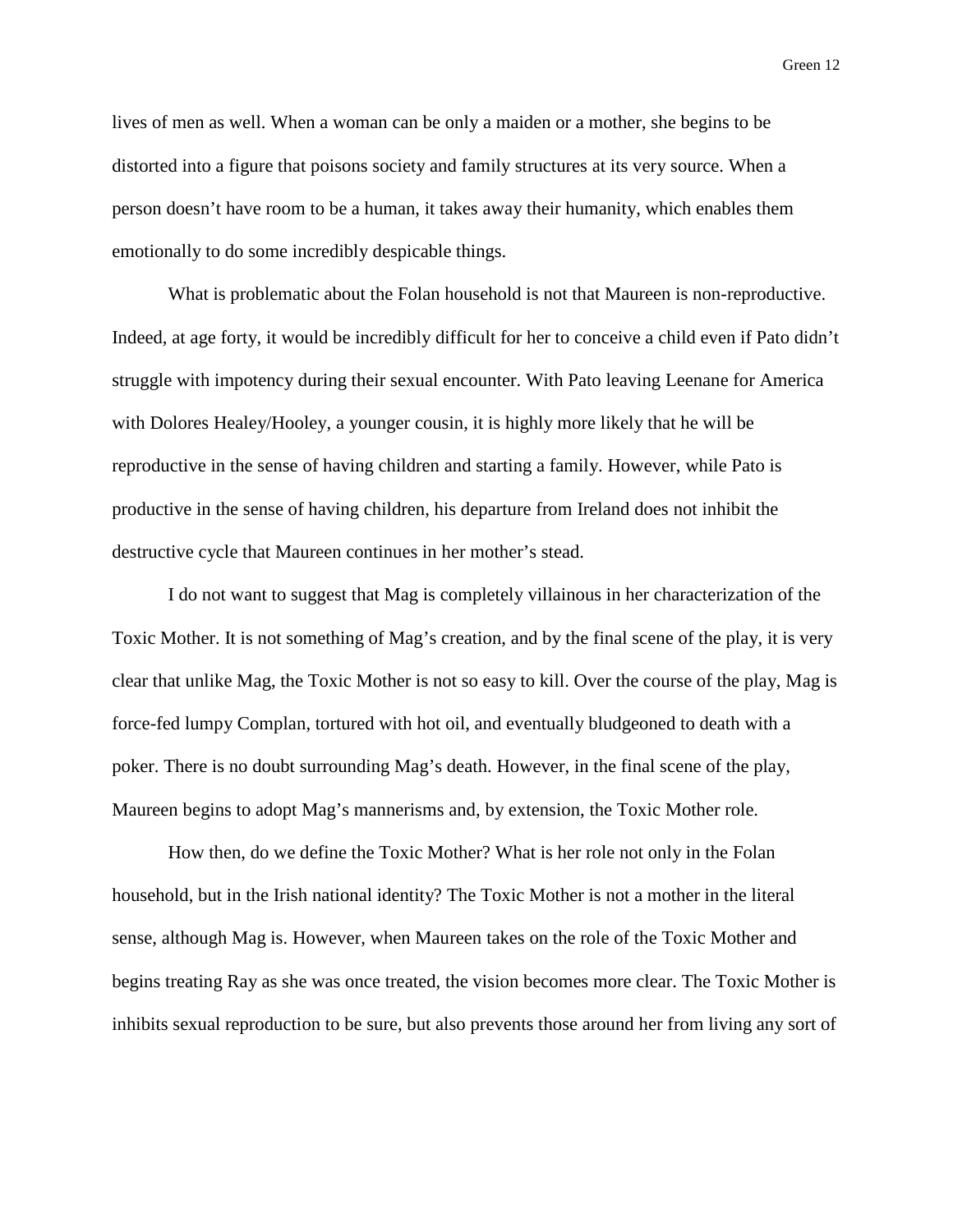mature, productive life, sexual or otherwise. It does not matter whether or not the sexuality is reproductive. Sexuality in and of itself is antithetical to the mission of the Toxic Mother. That mission is not to produce children through sexuality and childbirth, but through making children of all of the adults around her.

There are no children in the cast of *The Beauty Queen of Leenane,* but time and time again we see characters reduced to a childlike state. First and foremost, we see the first adult child in Maureen. Maureen, aged forty, is a virgin. This fact alone is not what makes Maureen a child figure, and neither is the fact that she still lives with her mother. If Maureen were perhaps a nun, or even a content spinster with a career and a social life, there would be no issue, and it would be offensive and presumptuous to call her a child. It is the reason for Maureen's virginity that makes her position in life so disturbing.

The most common stage action for Maureen is housework. She's either fixing her mother's meals, cleaning the cottage-- even at one moment when she is off stage, Mag informs Ray Dooley that Maureen is feeding the chickens. It is important for a home to be maintained, however, this is not Maureen's home. Maureen doesn't own her own home, which is parallel to the fact that in many ways, Maureen does not own her own body. Maureen is not maintaining a space that is her own, nor is she the only one capable of doing the work she does, as Mag is implied to be more capable than she lets on. No, the work that she does is in service to her mother. Simply put, she has chores in the same way that a child does, and as such as never left her role as a daughter subordinate to her mother.

There are two moments in the play in which Mag herself falls victim to the infantilization of the Toxic Mother. The first comes about the morning after Maureen's sexual encounter with Pato, in an aggressive standoff between her and Maureen over the Mother role. As Maureen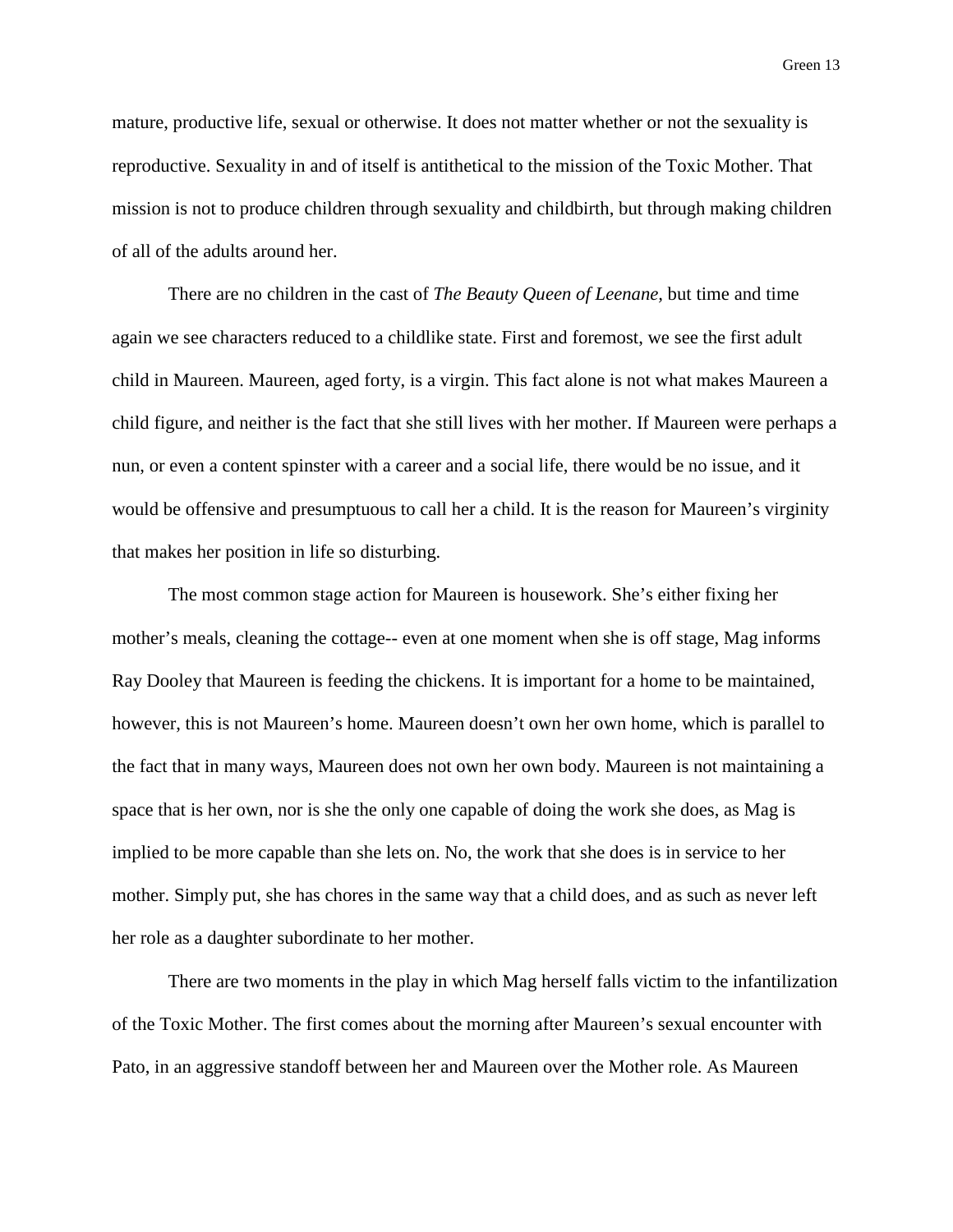flaunts her play-pretend sexuality, she characterizes her elderly and helpless mother as an unwanted child, meanwhile negating Pato's personhood and bodily autonomy and wielding him as a power object against her mother. Forced into the power struggle between Maureen and Mag, Pato is reduced only to his manhood, a phallus rather than a person.

MAUREEN. Careful enough, cos we don't need any babies coming, do we? We do have enough babies in this house to be going on with.

MAUREEN *kisses him at length.* MAG *watches in disgust.*

PATO. Maureen, now...

MAUREEN: Just thanking you for a wonderful night, I am, Pato. Well worth the wait it was. *Well* worth the wait.

PATO(*embarrassed*): Good-oh.

MAG: Discussing me scoulded hand we was before you breezed in with no clothes! MAUREEN: Ar, feck your scoulded hand. (*To* PATO) You'll have to be putting that

thing of yours in me again before too long is past, Pato. I do have a taste for it now, I do... PATO: Maureen...

*She kisses him, gets off, and stares at* MAG *as she passes into the kitchen.*

Maureen clings to her sexual encounter, unfulfilling as it was for her, as a way to wield her recently developed sexuality and adulthood against her mother. But the Toxic Mother makes herself known in Maureen, because instead of Maureen wishing to prove herself to be her mother's adult equal, she envisions her mother as an infant and herself as an unwilling, unloving mother. This parallel is not entirely unwarranted, as Maureen is Mag's primary caregiver. However, the relationships in this play revolve around domestic power, rather than intimacy or love. Relationships based in love are productive and can create positive change, for example,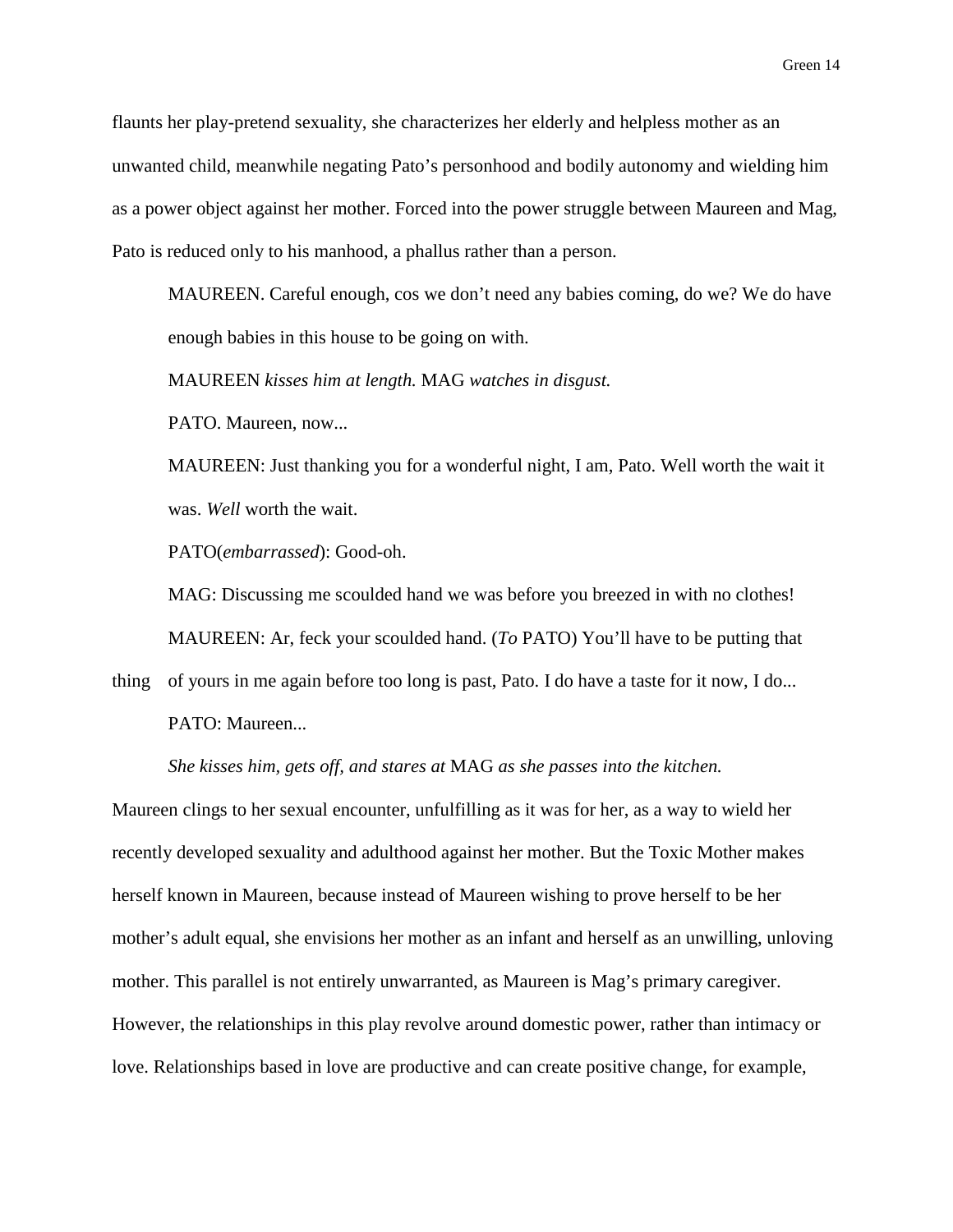Pato's eventual relationship with Dolores results in a successful move to Boston. Power-based relationships result in pain and destruction, as is seen in Maureen and Mag's violent and abusive relationship. Having been pulled into the fold of one of these power exchanges, Pato is denied his subjectivity when he is made into a sexual object to serve as a pawn in Maureen and Mag's argument. Pato's identity and personhood are irrelevant in this case; any man would serve the same purpose.

By making the hate between Maureen and Mag so palpable, McDonagh shows that a relationship that is based on a power struggle cannot be harmonious. Mag and Maureen are both adults, and rightfully find it cruel not to be treated as such. They constantly try to dominate each other using the resources they are given, Mag as Maureen's mother and Maureen as Mag's caregiver. When a woman is "stuck in the house" and cannot form meaningful relationships with others with the exception of their husbands, who they must be subservient to, and children, who must be subservient to them, her identity becomes intertwined with the idea of control. This produces a woman forced into a mother role that, regardless of whether she is reproductive or not, becomes a destructive force in the lives of others. And, in Act Two Scene Seven, this parallel is most dramatic when Maureen finally becomes physically destructive.

Because her success at playing the role of Toxic Mother has all but driven Pato out of Maureen's life, Mag is smug in having secured her future, and can now safely resign herself to being her child's child until the end of her life. This scene is for a moment quite peaceful, until a growing tension emerges about who occupies the adult role. Thinking that Mag does not know that she and Pato never actually had sex, Maureen looks for every opportunity to flaunt her fictional sexual encounter. Mag revels in her secret knowledge of Pato's impotence like a mischievous child and mocks Maureen to her face. They exchange childish innuendos about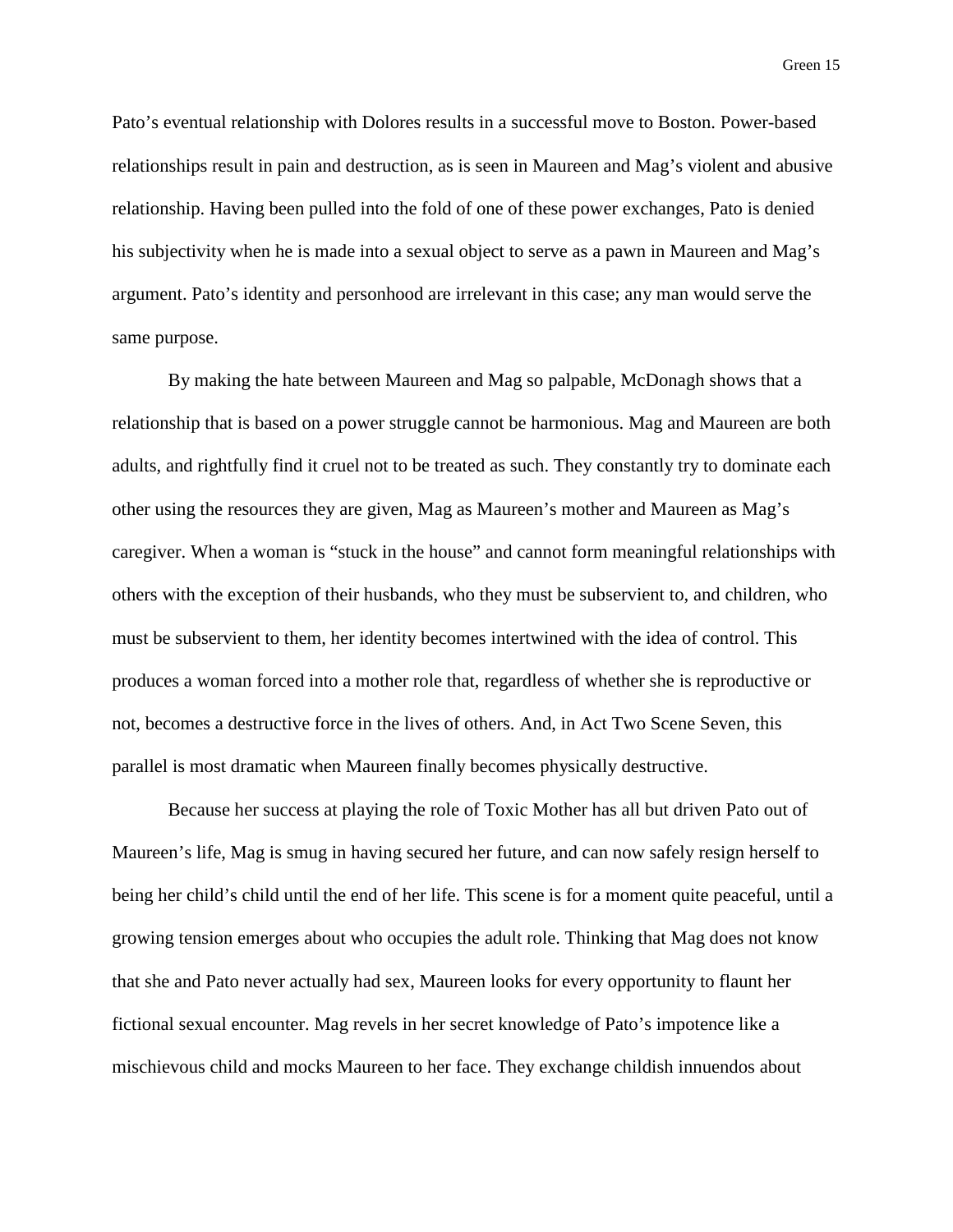penises and sexuality, never once directly mentioning the organ or the act. This is where their struggle to take the role of Toxic Mother comes to a head, and the violence between Mag and Maureen proves to be not only more violent than could be imagined, but also cyclical.

MAUREEN gives MAG a shortbread finger, after waving phallically in the air a moment. MAUREEN: Remind me of something, shortbread fingers do.

MAG: I suppose they do, now.

MAUREEN: I suppose it's been so long since you've seen what they remind me of, you do forget what they look like.

MAG: I suppose I do. And I suppose you're the expert.

MAUREEN: I am the expert.

MAG: Oh aye.

MAUREEN: I'm the king of experts.

MAG: I suppose you are now. Oh, I'm sure. I suppose you're the king of the experts.

MAUREEN: (pause. Suspicious) Why wouldn't you be sure?

MAG: With your Pato Dooley and your throwing it all in me face like an old peahen, eh?

When... (She catches herself before revealing any more.)

MAUREEN: (pause. Smiling) When what? (McDonagh 64)

This seemingly innocent encounter shows their inability to participate in adult conversation, comparing cookies to penises and antagonizing each other like children on the playground, teasing at sexuality but never emerging on a healthy discussion of what is a contentious subject in their home. In this exchange, McDonagh empathizes Maureen's comparison between shortbread fingers and the human penis. One purpose for this comparison is comedy; however, the piece of shortbread is one of several phallic symbols in the play.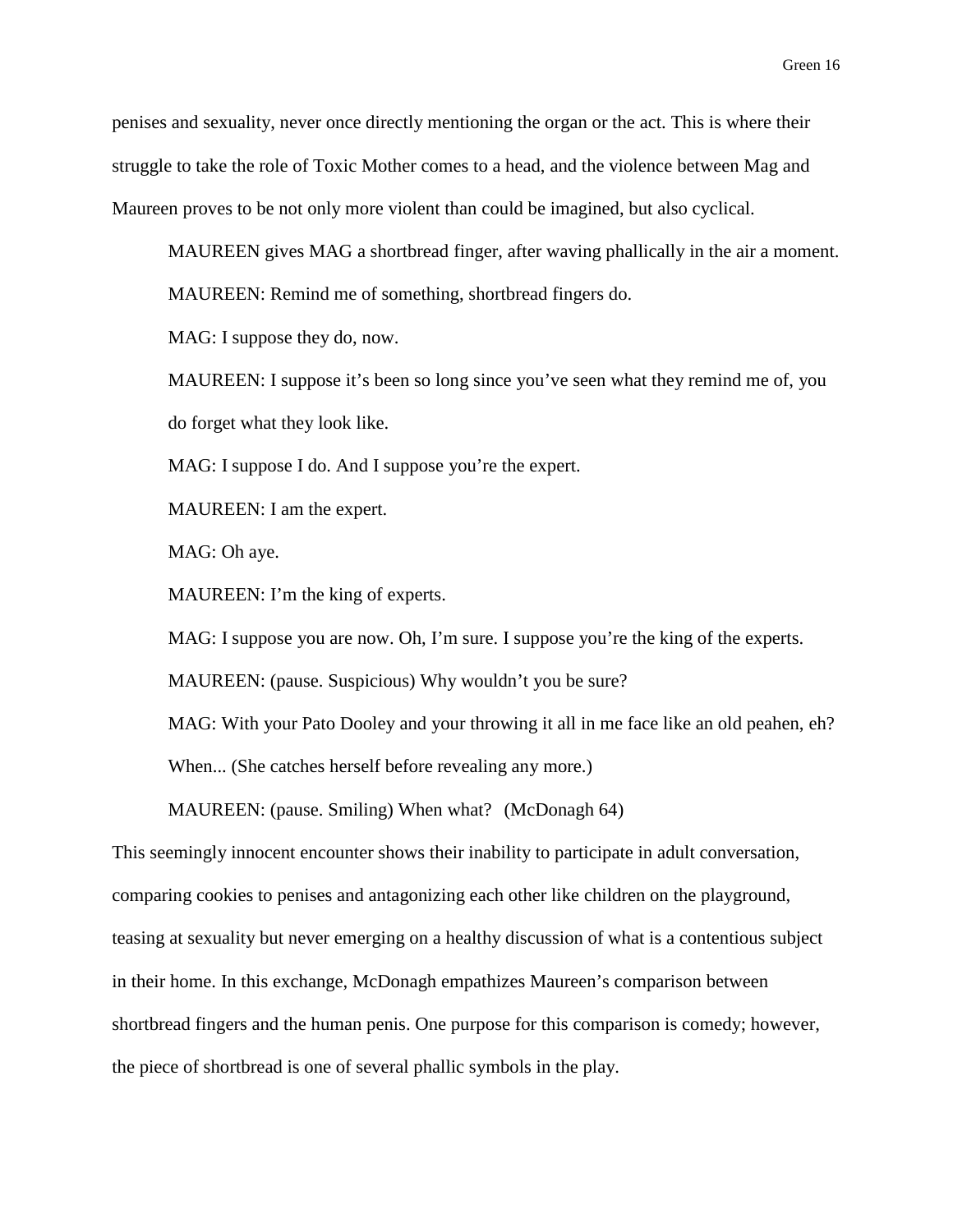Unlike the other prominent phallic symbol in the play, the poker, a shortbread finger is small, diminutive, edible. What makes the comparison particularly interesting is the unsuitability of the comparison combined with Maureen's insistence on making it. Maureen's suggestion of the shortbread finger as a penis does on the one hand suggest that she is merely seeking any means of provoking her mother, but more than that, shows her preoccupation with this phallic symbol, and her desire to wave one in her mother's face. The small size of the shortbread finger and its scant resemblance to an actual penis resembles Maureen's sexual experience and sense of power. Maureen has never seen an erect penis and therefore relies on her uninformed imagination to fulfill her deviant desire for phallic power. The comparison is ridiculous, deliberately so on McDonagh's part, and Mag knows better, by having not only sexual knowledge, but knowledge of Pato's impotence.

If Mag's own wellbeing was all that was at stake, and if she had any real maternal sympathy towards Maureen, she would humor her and continue to let Maureen look after her for the rest of her life. However, wellbeing and a positive relationship are not Mag's objectives, and it becomes clear that while it may seem that sexuality is power in this house, Mag is just as powerless as Maureen is. Truthfully, none of the characters in the play actually wield any personal power, and are instead victims and perpetrators in a vicious cycle, where all power, sexual or otherwise, is temporary and imaginary. Wishing to relish the imagined power she has over Maureen, Mag continues to indulge in teasing her until she finally, accidentally reveals her knowledge about Pato and Maureen's failed sexual encounter. It becomes clear at this moment that Mag herself is not the nefarious Toxic Mother, but is just as vulnerable to her influence. By not only infantilizing those around her, but by infantilizing herself, Mag is unable to fight back when Maureen becomes violent.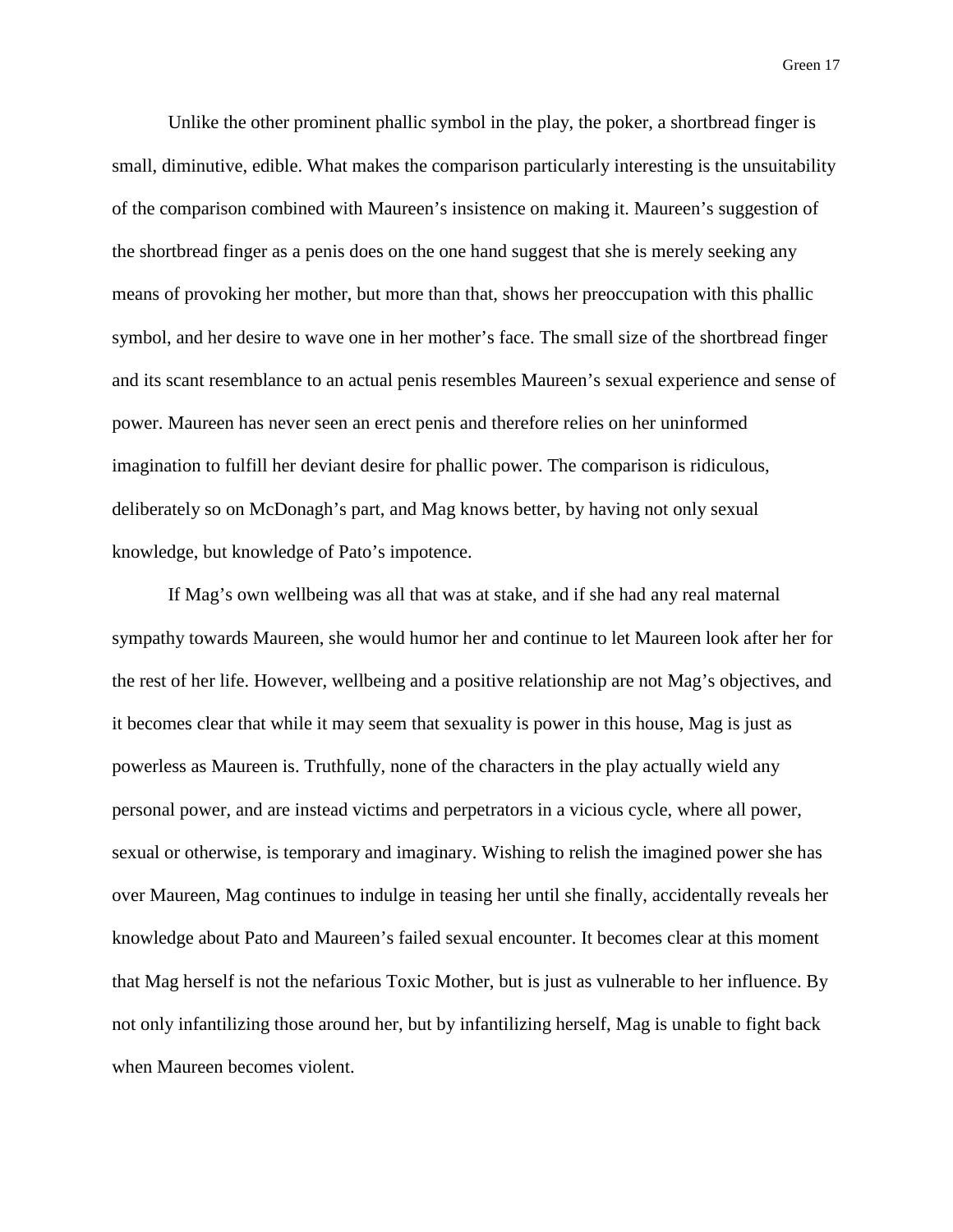The subsequent torture and murder of Mag renders the role of the Toxic Mother as less gendered, and reveals it to be not a feminine role, but the outcome of a false feminine role. First, Maureen holds down Mag and pours boiling oil over her hand and stomach. Like the earlier force feeding, what is supposed to nourish and sustain Mag has been used to cause her pain. Reverted to a completely infantile state after her torture, Maureen abandons her child mother, leaving her wounded on the ground.

MAG(*quietly, sobbing*): Maureen... help me...

MAUREEN *returns a moment later, pulling her black dress on.*

MAUREEN(*to herself*) How do I look? Ah, I'll have to do. What time is it? Oh God... MAG: Help me, Maureen...

MAUREEN(*brushing her hair*): Help you, is it? After what you've done? Help you, she says. No, I won't help you, and I'll tell you another thing. If you've made me miss Pato before he goes, then you'll *really* be for it, so you will, and no messing this time. Out of me fecking way, now...

MAUREEN *steps over* MAG, *who is still shaking on the floor, and exits through the* 

*front door. Pause.* MAG *is still crawling around slightly. The front door bangs open and* MAG *looks up at* MAUREEN *as she bangs back in.*

Me car keys I forgot...

MAUREEN *grabs her keys from the table, goes to the door, turns back to the table and switches the radio off.*

Electricity.

MAUREEN *exits again, slamming the door. Pause. Sound of her car starting and pulling off. Pause.*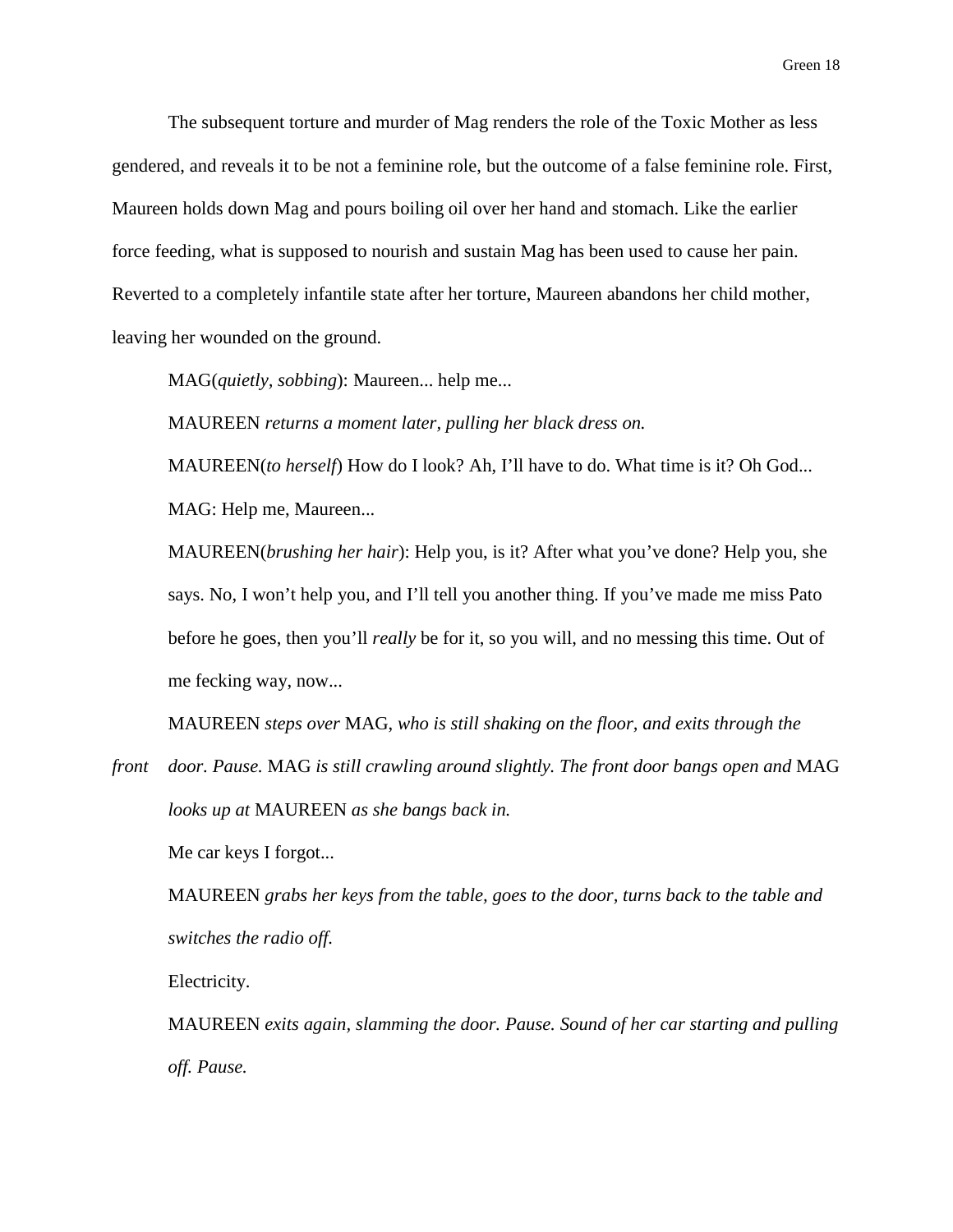MAG: But who will look after me, so?(McDonagh 68-69)

In her violent domination of Mag, Maureen also knows that this has rendered her mother more dependent than ever, and so resolves to commit a murder that is not only matricide, but in a way, infanticide to the mother who was like a child to her. Maureen's sexuality thus far has been abnormal in every sense. Her sexual fulfillment has been intercepted both by Pato's failure to have an erection on their night together, and by her mother's destruction of Pato's letter. Because Maureen has not been able to experience the physical and emotional pleasure that could come from her only sexual encounter, she also reverses the other outcome of sexuality, which is reproduction. Instead of bringing another life into this world, she takes away the life of the person who brought her into this world.

The site of the torture is the hearth and the home, and seems most suited to a violent figure that emerges from domestic entrapment. Like the cold, lumpy Complan, food is once again used not to sustain the body, but to cause pain. This is an integral part in the way the household functions: everything that should do something positive instead does something negative. The Toxic Mother doesn't give birth, but instead kills. The tainted hearth of the Folan home represents the outcome of a movement that aimed to strengthen the Irish nation, but was tainted by sexism, poverty, and discrimination. By using the hearth, the symbolic and traditional site of womanhood as a place of torture in the Folan home, *Beauty Queen* makes a statement about femininity and the inherent violence of enforced identity. The fire of the hearth may be intended to cook, but it can also burn, and therefore destroy.The device that Maureen uses to murder Mag comes from the hearth as well: a poker. The poker holds other implications about gender as a false phallus.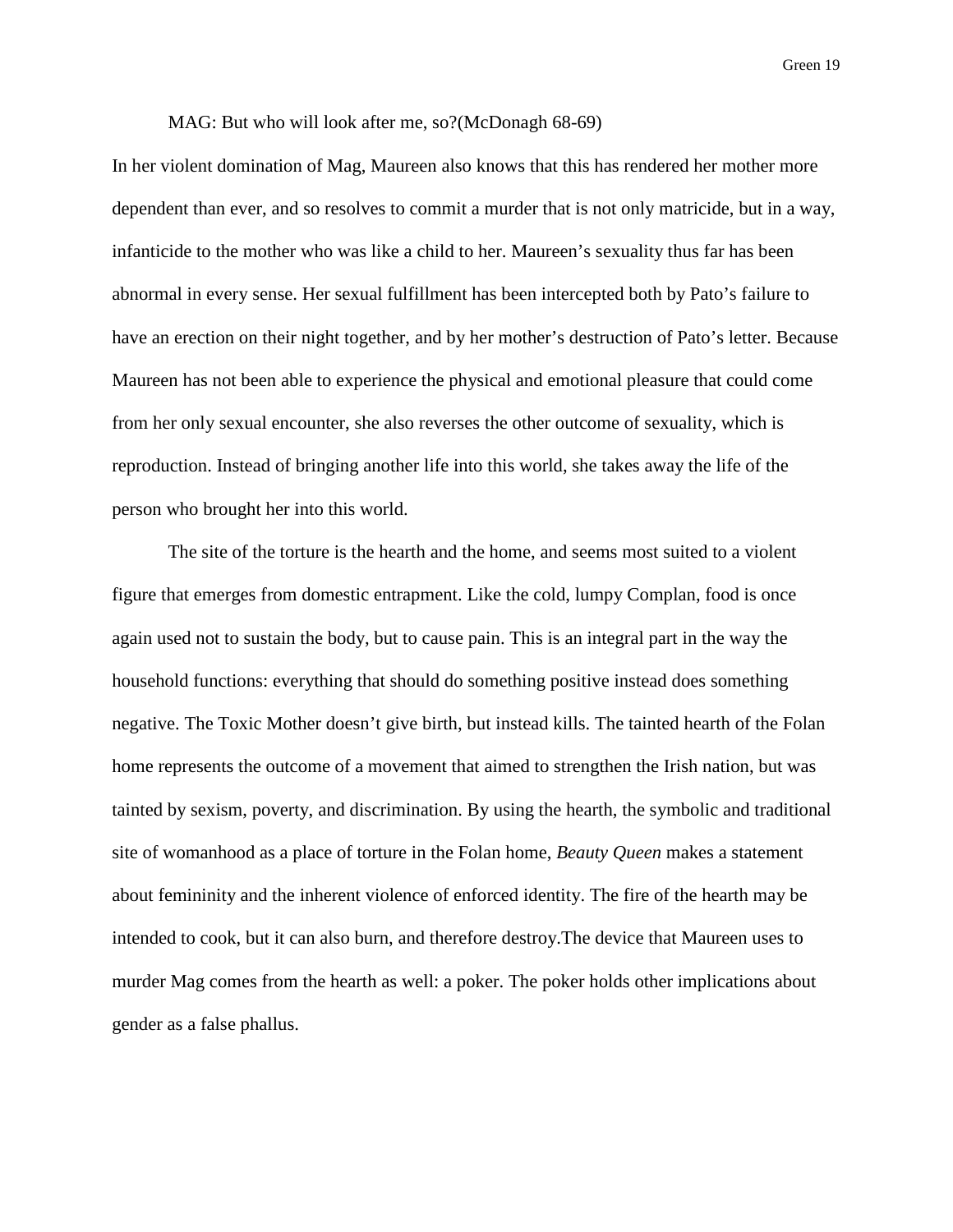Other than the figure of the interfering mother, one of the most smothering and harmful structures present in Irish consciousness is the idealized Catholic marriage. Rural women are most obviously oppressed by this structure, defined by a history of poor job prospects which forced them into male-dominated marriages(Shannon 260), however, just as with all harmful gender roles, no one is left unaffected. Balbus writes of the hypothetical boy with the overprotective mother: "Having been overprotected by his mother, he (like his overprotected sister) will defend against the anxiety he associates with separation by seeking out relationships with over-idealized

others to whom he can cling."(223) The Irish man, under the influence of a nation that functions as an overprotective mother, while not manipulated by legal or financial consequences, is manipulated by crushing social pressure. Marriage provides women with a protective power in society; however, such motivation can reduce a husband from a romantic partner to a surrogate phallus. Men, on the other hand, are made to seek out women that can never measure up to the vision of his smothering mother.

Pato Dooley is a real man, who theoretically could offer Maureen real power in the restrictive structure of rural Ireland, including more money and even children of her own to control. His personhood, it should be noted, is made secondary in his scenario, and instead he becomes a source of power, a means for which Maureen can leave her mother and become one herself. The potential toxicity that could exist in that union, however, will never be known, as Pato has been effectively removed. In place of a man, to stand by Maureen's side and allow her to move into adulthood, Maureen has taken up the poker. Detached from a man and therefore devoid of any humanity, the poker is a symbol of violent machismo that has tainted and can effectively destroy the domestic interior that Maureen feels trapped in. The false phallus makes a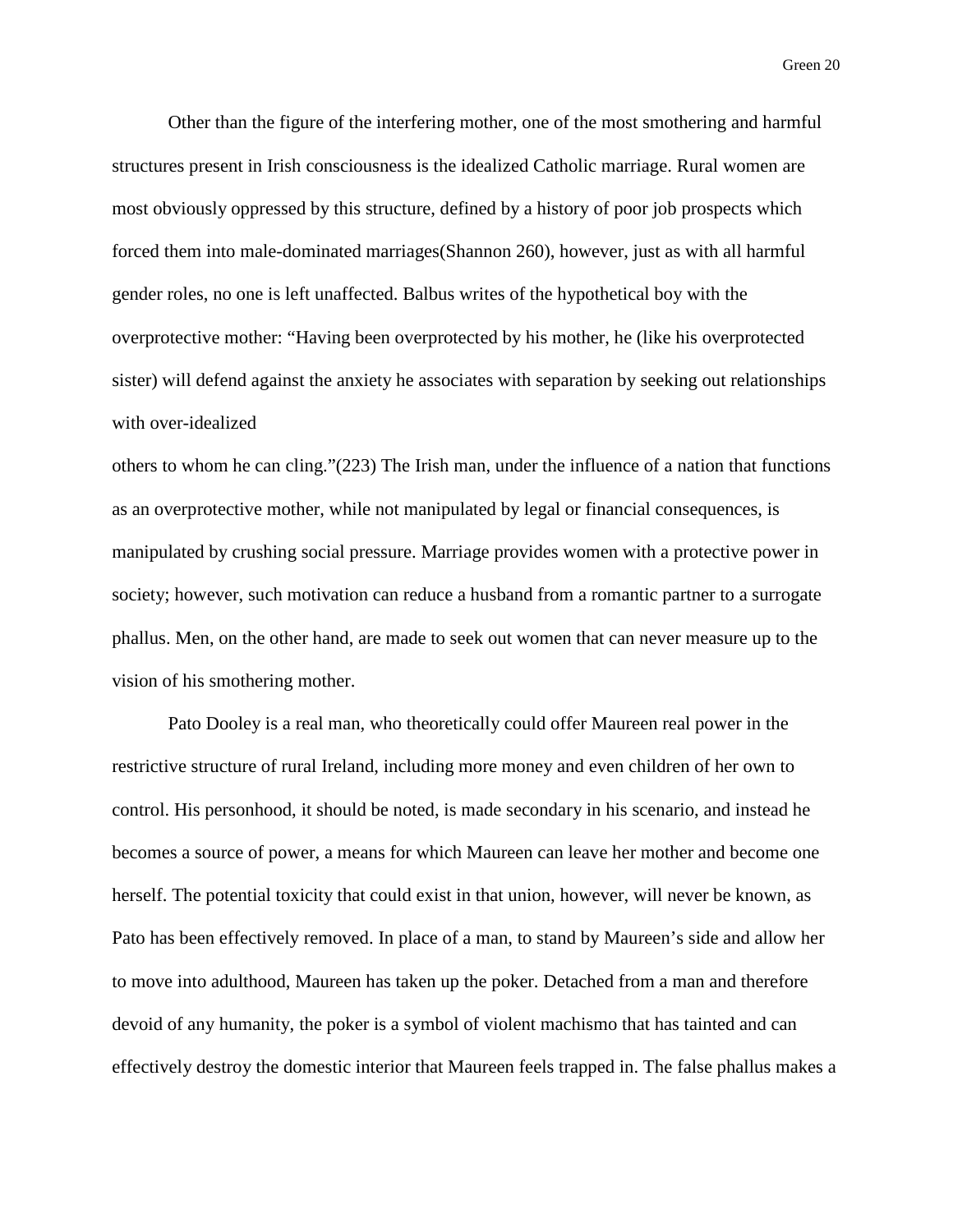more subtle appearance in an earlier scene in the play in which Maureen wishes that a male serial killer would come and kill Mag. This false phallus emerges to take the place of an absent phallus, which has been systematically removed from the house by the Toxic Mother.

The structure of the Folan household reduces Pato to a phallic symbol himself, negating his personhood and instead reducing him as symbol of power in Maureen and Mag's power struggle. Though his absence in Leenane is mostly felt as an absent phallus, Pato is able to regain his personhood when he leaves. It is from his apartment in England, and only by letter that he reveals to the audience that he was unable to maintain an erection during the night that he spent with Maureen. Out of the Folan home and out of Ireland, he can speak frankly to Maureen as an adult, no longer forced to sneak around like a teenager or be flaunted in front of Mag. He takes action in the form of the letter; however, knowing of Mag's meddling, he takes his best precautionary measures to ensure that the letter goes directly into Maureen's hands by mailing the letter to his younger brother Ray. Ray's failure as a messenger and the subsequent burning of the letter by Mag represents a second incident of impotency, and Pato misses his mark again. With Pato gone, the masculine focus of the show shifts to Ray.

#### **Ray Dooley and the Future of Ireland**

Unlike the rest of the characters who are all aged forty or older, Ray Dooley is twenty years old and fresh out of adolescence, and the most in touch with modernity. While waiting in the Folan house with Mag, Ray expresses a desire to have a car, and enjoys watching foreign television programs, even going so far as to say that no one would want to watch Ireland on television. This aligns him with a modernity that is more global, in opposition to the nationalist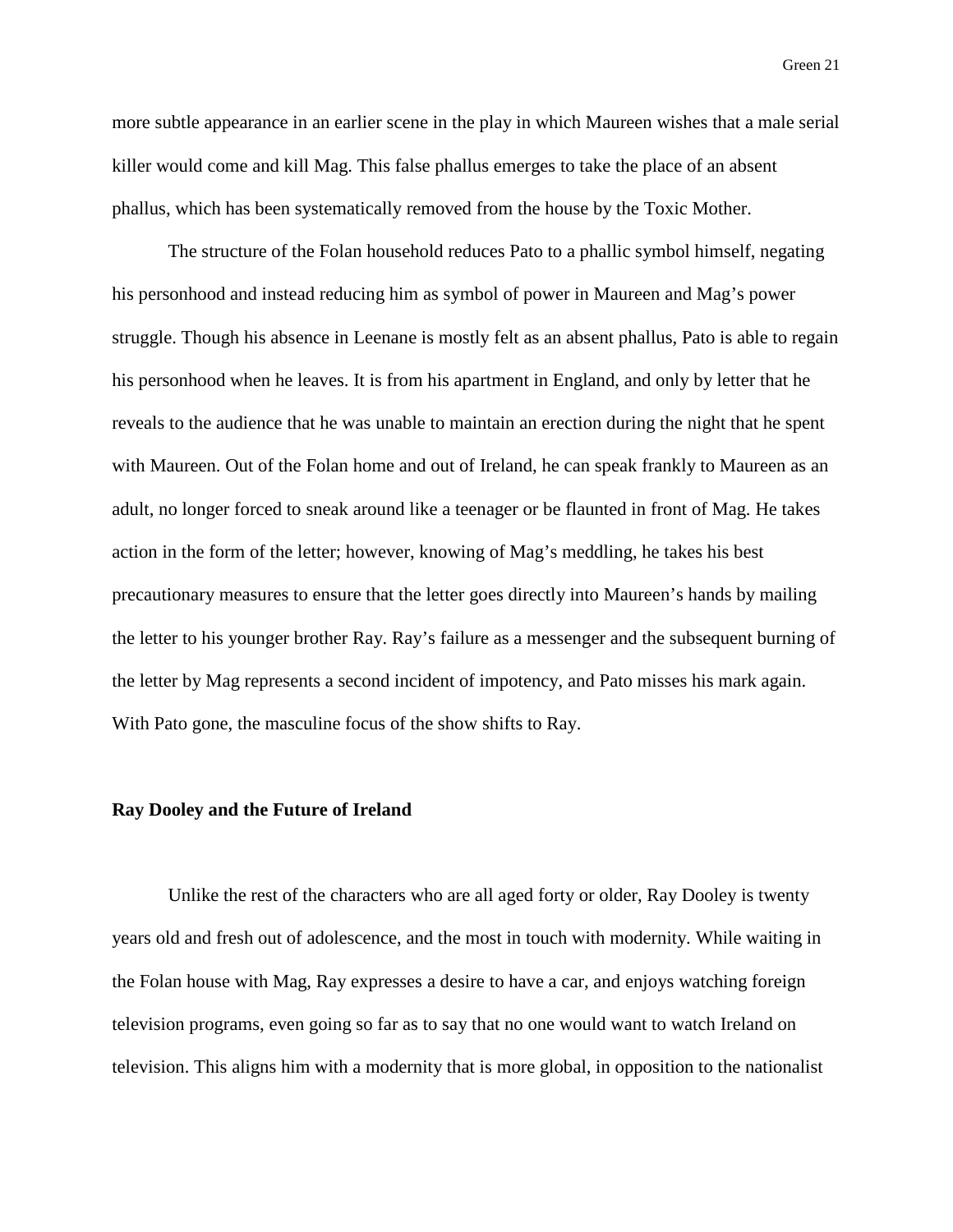antiquity that burdens the remaining characters. However, he also has desires for a traditional Irish masculine identity, which is betrayed in his fixation on the poker. Over and over again, he expresses the desire to buy the poker from Maureen and Mag, and it is implied that he would use it to fight with police officers. He also holds a grudge against Maureen for stealing his swing ball set from him when he was a child.

In a space that is so defined by feminine identity, Ray's masculine identity is undefined. Ray doesn't have anything to offer the violent cycle that plays out between Mag, Maureen, and Pato, and thus he is pushed to the side. This shows how toxic the identity crisis in the play is, and how a culture based on the past and strict marriage structures doesn't allow any type of productive gender identity to form, male or female. Unlike his brother, Ray is completely relegated to the role of child for the majority of the play. He alternates between being a nuisance and a messenger boy, until he and Maureen are the only remaining characters in the play. Ray's confrontation with Maureen serves as a symbol of hope for escape from the influence of the Toxic Mother.

Ray enters the scene assuming his old role as the messenger boy. However, this time he is delivering a message that destroys Maureen's fantasies and delusions. In this moment, Ray represents the realities of modern life in contrast to Maureen's marriage plot fantasy. The idea that Ireland should build its identity on heterosexual marriage and traditional gender roles inhibits modernity and progress, which Ray represents as a member of the new generation. Instead of the hypothetical children that could come from traditional marriage, McDonagh shifts our focus back onto the young citizens of Ireland that already exist to build a national identity. Ray's information that Maureen never actually reunited with Pato and that instead he has left Ireland for America changes the nature of the show.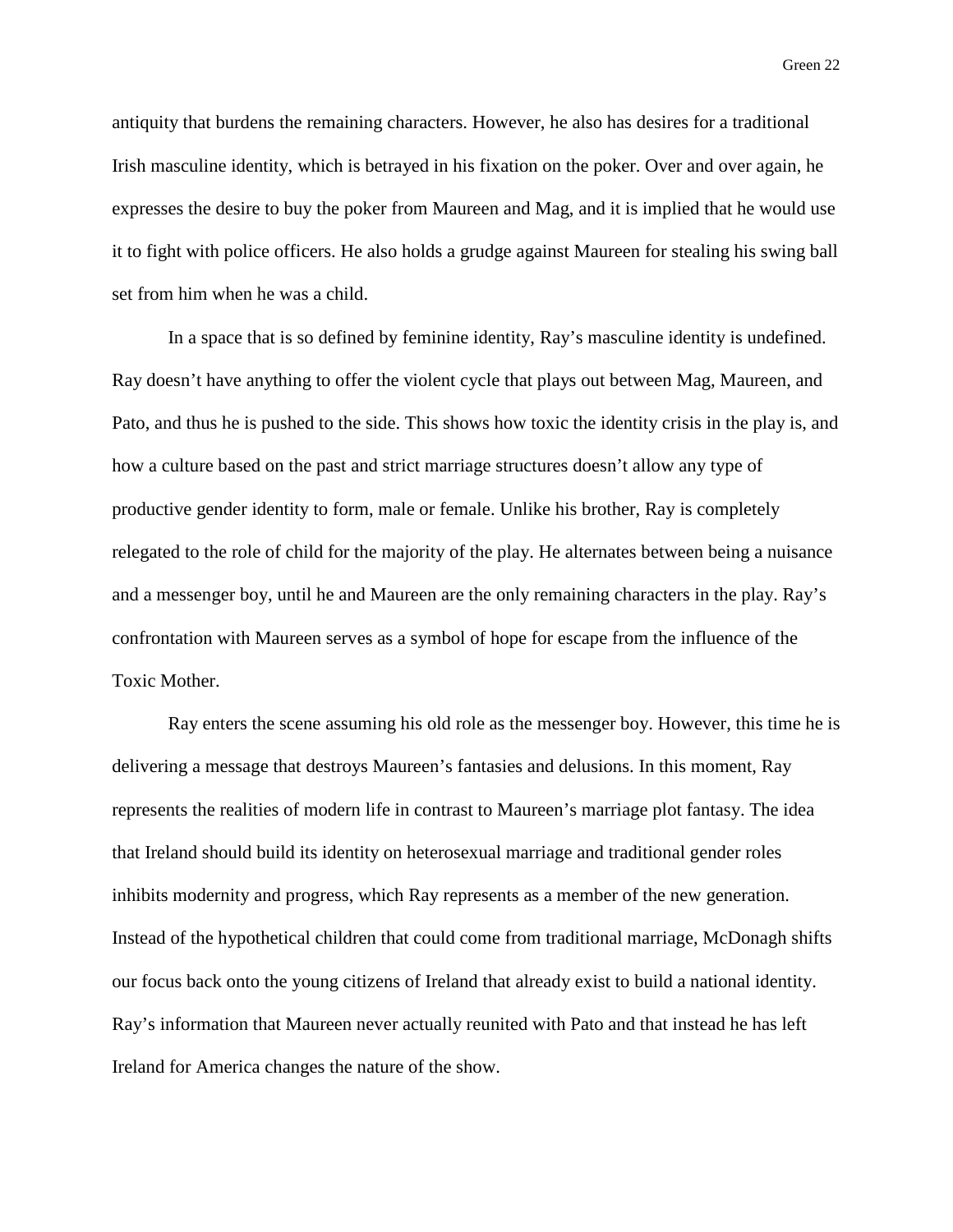First, the audience learns that in addition to becoming violent, Maureen has also become delusional, and secondly, the play is informed by the fact that Pato could not make it work in Ireland, and will become one of many in the Irish diaspora. Both facts shatter not only Maureen's world, but the notion of the idealized Ireland. The social pressures to build homes that live in a vision of the past have created a space that may have all of the physical components of a cozy Irish home-- the range, the rocking chair, the chickens in the yard--but is not only nonproductive, but destructive. While Maureen was walking around in a daze dreaming of Pato, Ray is well aware that something is not right, even if he doesn't know the full extent of it. What he does notice is Maureen burning food. Ray openly criticizes Maureen's food wastage, and then discovers the swing ball that Maureen has kept in her house since childhood.

Unlike Maureen, who used a false phallus to gain supremacy over her mother which only resulted in her entrapment in the Toxic Mother role, Ray is reclaiming something that belongs to him by right. Maureen's theft of Ray's swing ball set is another indication of a system that places a heavy emphasis on family values while devaluing actual people, including children. What has plagued Ray's whole life is not boredom as he so suspects, but rather poverty and emasculation.

RAY: ...The best fecking present I did ever get and only two oul' months' play out if I got before you went and confiscated it on me. What right did you have?... And just left it sitting there then to fade to fecking skitter. I wouldn't have minded if you'd got some use out of it, if you'd taken out the string and played pat-ball or something agin a wall, but no. Just out of pure spite is the only reason you've kept it, and right under me fecking nose.(81)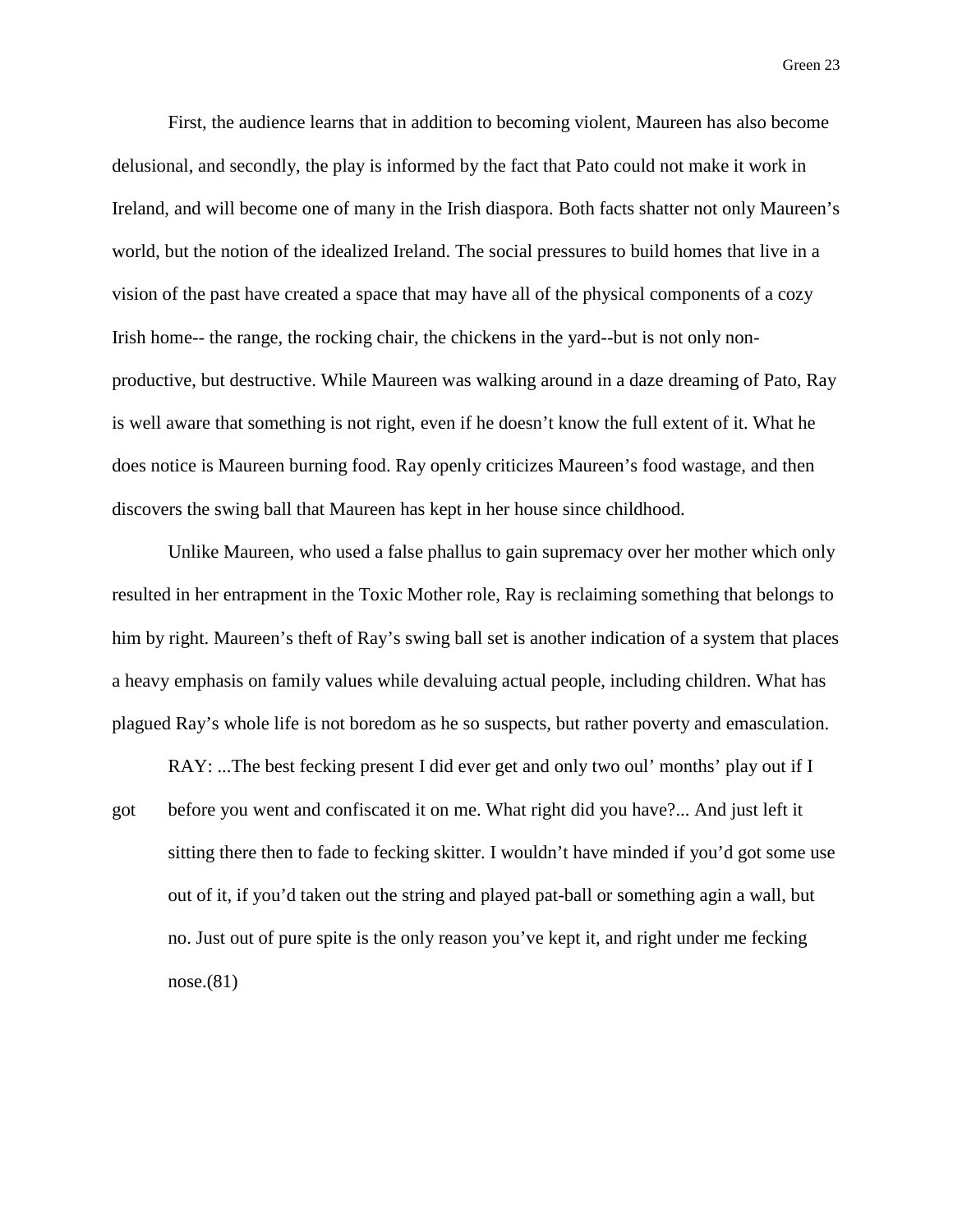Ray knows something has been taken from him unjustly, and for something which doesn't serve any purpose to anyone. Though the efforts of the past were intended to help Ray form an identity as and Irish man, Ray instead is distrustful of the older generation, and finding his swing ball in Maureen's house has proved that he was right to think so. Maureen and Ray then enter an exchange which proves the falseness of the false phallus.

Ray's interest in the poker as a false phallus emerges in scene six, while he's waiting for Maureen to give her Pato's letter. Though not stuck for the same amount of time that Maureen has been, Ray feels oppressed by the dull nature of the home, as well as Mag constantly pressuring him into doing errands for her. It's then that he takes notice of the poker.

RAY: Good and heavy and long. A half a dozen coppers you could take out with this poker and barely notice and have not a scratch on it and then clobber them against just for the fun of seeing the blood running out of them. (*Pause.)* Will you sell it to me? (McDonagh 56).

Maureen attempts to wield the poker against Ray as she had wielded it against her mother. Wielding the poker, she now embodies toxic masculinity along with toxic femininity.Her desire to attack Ray points out an oversimplified approach to gender issues, which puts men and women in opposition to each other. This contention prevents both sexes from moving forward and unifying a nation, and can be identified as one of the root issues in using traditional gender roles to fortify Ireland. However, Ray is not compliant in this cycle as his brother was. When he finds his balls and stands as a man, not with violence but with his words, Maureen becomes powerless and drops the poker. Ray still desires the poker, just as false machismo can be desirable, but Maureen denies it to him once again, and although Ray resents her not taking better care of the poker, he leaves the cottage with his ball and leaves the Toxic Mother and the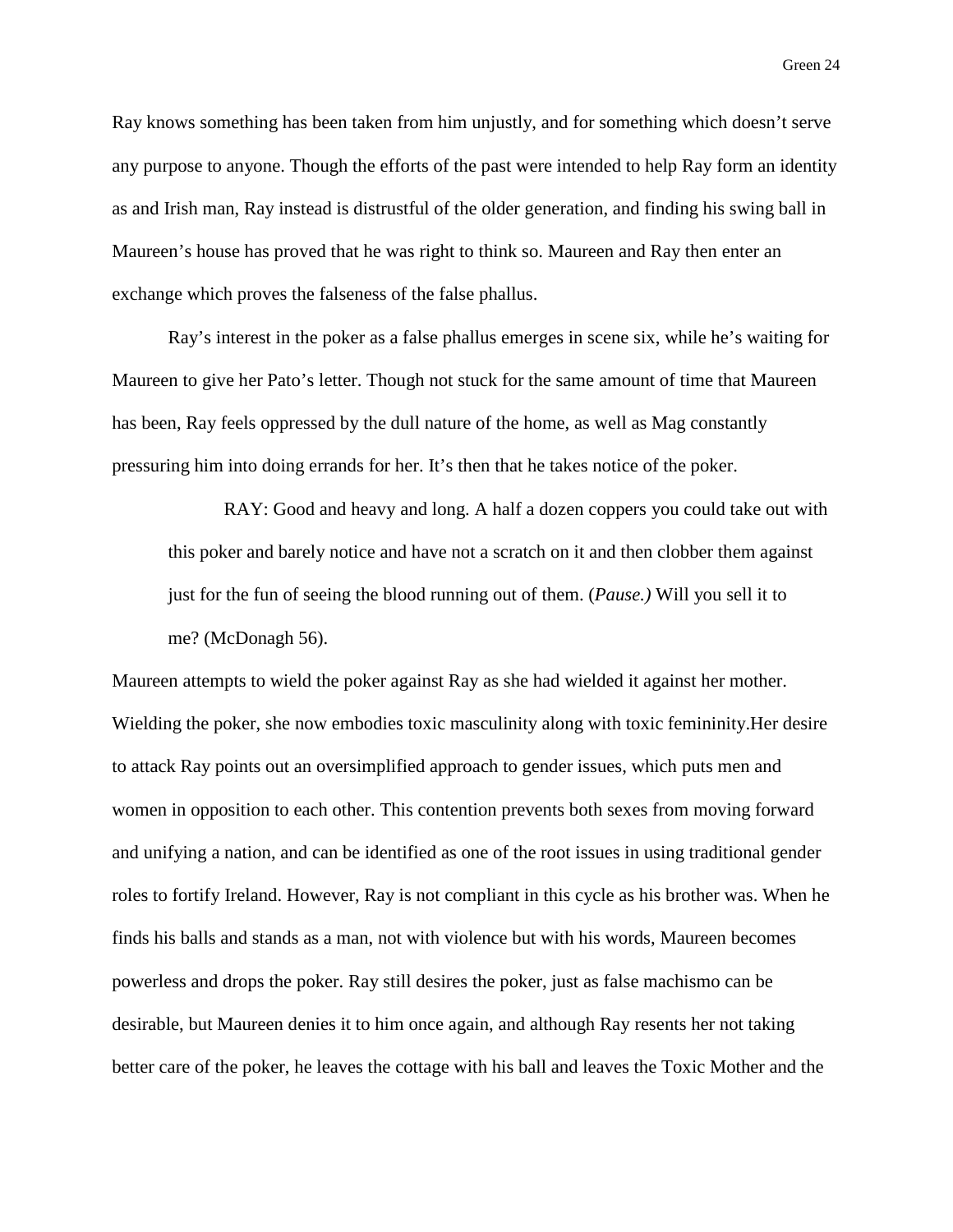false phallus behind. As Ray leaves, Maureen calls out to him and tells him to deliver a message to Pato.

MAUREEN: Tell him... The Beauty Queen of Leenane says goodbye.

While Ray has a chance to leave the house, and go out to live a productive life inside or outside of the nation, Maureen resolves to say inside. By doing this, Martin McDonagh is placing the emphasis on the new generation and their crucial impact on the future of Ireland. While Maureen is too familiar with domestic entrapment to leave, Ray has a chance because of his new age and different view on the world to make a change. The play was written in 1996, right in the early days of the Celtic Tiger economy. McDonagh's work, while painting a bleak picture of the idealized nationalist vision, points towards hope in modernity.

Irish modernity is often set in complete opposition to Irish nationalism. Angela Bourke discusses this in her essay "Language, Stories, Healing" telling of how her peers sought to distance themselves from Irish traditions and particularly Irish language to establish themselves as progressive and left-wing in the turbulent political climate of Ireland in the 1960s. "About the time I started university, new violence in Northern Ireland was helping discredit the romantic nationalism I had grown up with... other people our age... rejected the authoritarianism of their schooling [and] were turning firmly away from Irish tradition as they immersed themselves in left-wing politics."(Bourke 304). Bourke's writing gives us a sense of how Irish identity was perceived among people who are young like Ray, albeit more well educated. Her peers, having witnessed the horrible violence that is the cost of staunch nationalism, do not just turn away from the harmful aspects of traditional Ireland, but on Irish identity and language entirely, cutting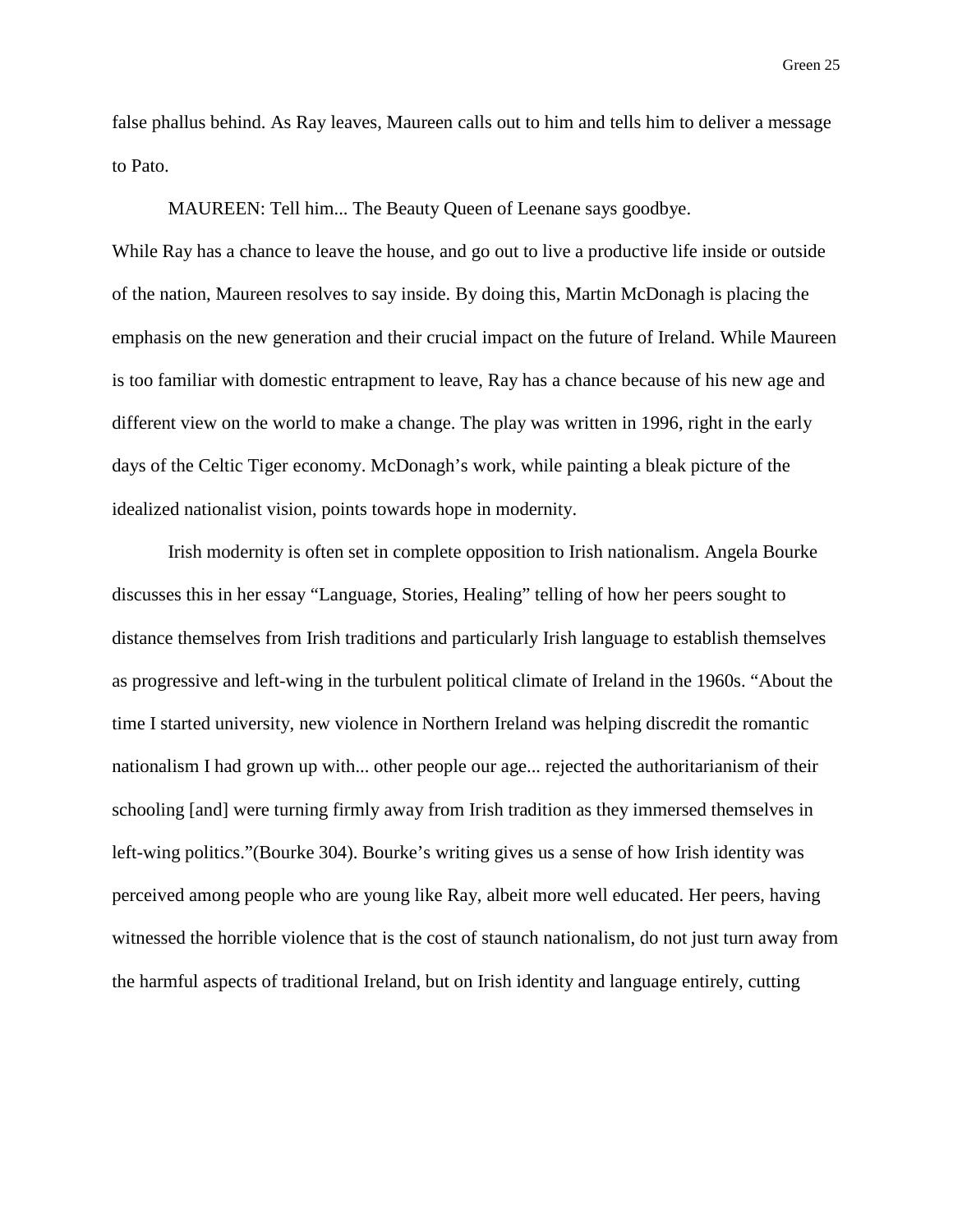themselves off from the "kind of magic" Bourke experienced through her Irish education. While Ray is set apart from the university students of Bourke's recollection in his education level, he expresses similar ideas in relation to Ireland and television.

Besides the Dooley brothers, the primary outlet to the world outside of the Folan home is the radio and the television. The television is the most modern device in the home, and yet, as a reflection of the outside world, Ireland is never seen on television. Rather, Australian soap operas such as *The Sullivans* and *A Country Practice* are always on, which the characters continuously comment on. A telling exchange emerges between Ray and Maureen after Mag's funeral.

RAY: Father Welsh punched Mairtin Hanlon in the head once, and for no reason.

(*Pause.)* Are you not watching telly for yourself, no?

MAUREEN: I'm not. It's only Australian oul shite they do ever show on that thing. RAY (*slightly bemused)*: Sure, that's why I do like it. Who wants to see Ireland on telly? MAUREEN: *I* do.

RAY: All you have to do is look out your window to see Ireland. And it's soon bored you'll be. 'There goes a calf.' (*Pause.)* I be bored anyway. I be continually bored. *(Pause.)* London I'm thinking of going to. Aye. Thinking of it, anyways. To work, y'know. One of these days. Or else Manchester. They have a lot more drugs in Manchester. Supposedly, anyways. (McDonagh 75-76)

Ray doesn't see Ireland on television, and doesn't want to. The two worlds are entirely incompatible to him. Television is entertaining, modern, where "Everybody's always killing each other and a lot of the girls do have swimsuits"(52), which seems terribly out of place in the rural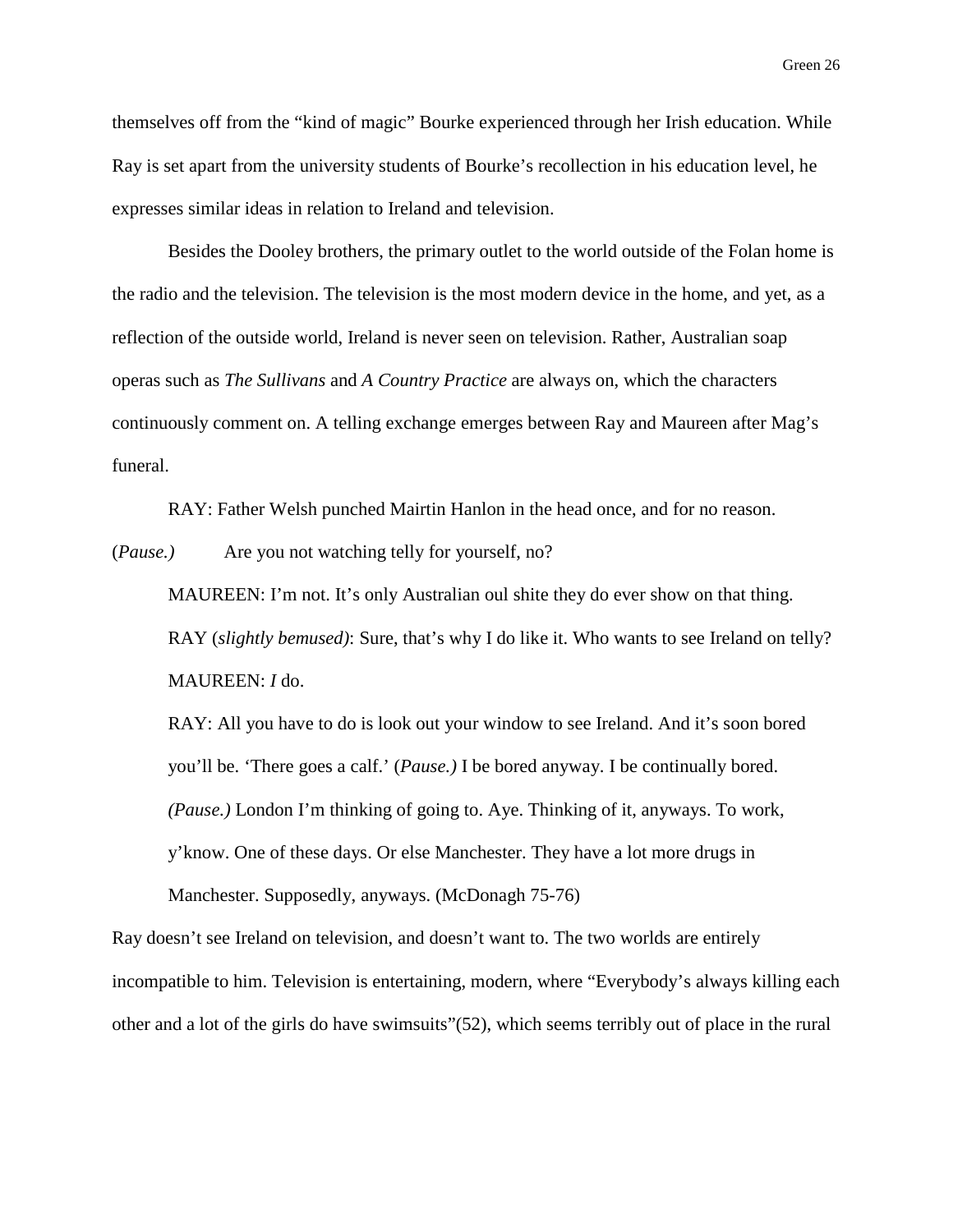Leenane outside of his window. Though rural Ireland as depicted in *Beauty Queen* does have a lack of sexy, bathing suit clad women, Ray is not so far from killing as he thinks. In reality, Ray is in the thick of the extreme violence provoked by the very traditionalism that is choking him. Ray has a desire to be around death and drugs, rather than spend seventy years waiting to die in Leenane(76). However, unlike Maureen who engages in violence inside of the home--very in line with her place as a woman--Ray is seeking out violence and excitement elsewhere. Pato and Maureen's tragic experiences in London as well as the suggestion that Ray would seek out drugs and danger in Manchester point out that abandoning Irish identity is not the pathway to escaping the violent influence of the Toxic Mother. Indeed, the problem is not with "Irishness", but rather, one concentrated vision of Ireland, the extreme pressures of which create violence unless one resists the influence of the Toxic Mother in order to produce an Ireland that is truly modern, a hybrid of Irish identity and modern ideas.

The struggle with gender identity and its harsh confines is inseparable from the Irish struggle for national identity. Though it would appear that Ireland escaped the clutches of foreign influence when it became an independent nation, the looming threat of globalism appeared just in time to create a continuing identity crisis that centers around the question of what is Irish. The modern world, as seen through the television in the Folan household, is filled with foreign influence--particularly Australian, American, and English influence. Thus, to say that the solution to the issues presented in *Beauty Queen* is to fly forward into the modern world and completely dismiss the original goals of Irish nationalism vastly oversimplifies the matter. Just as progressive views on gender propose that a person does not have to conform being either masculine or feminine, the progressive approach to the question of Irish identity would be that one does not have to be either modern or Irish.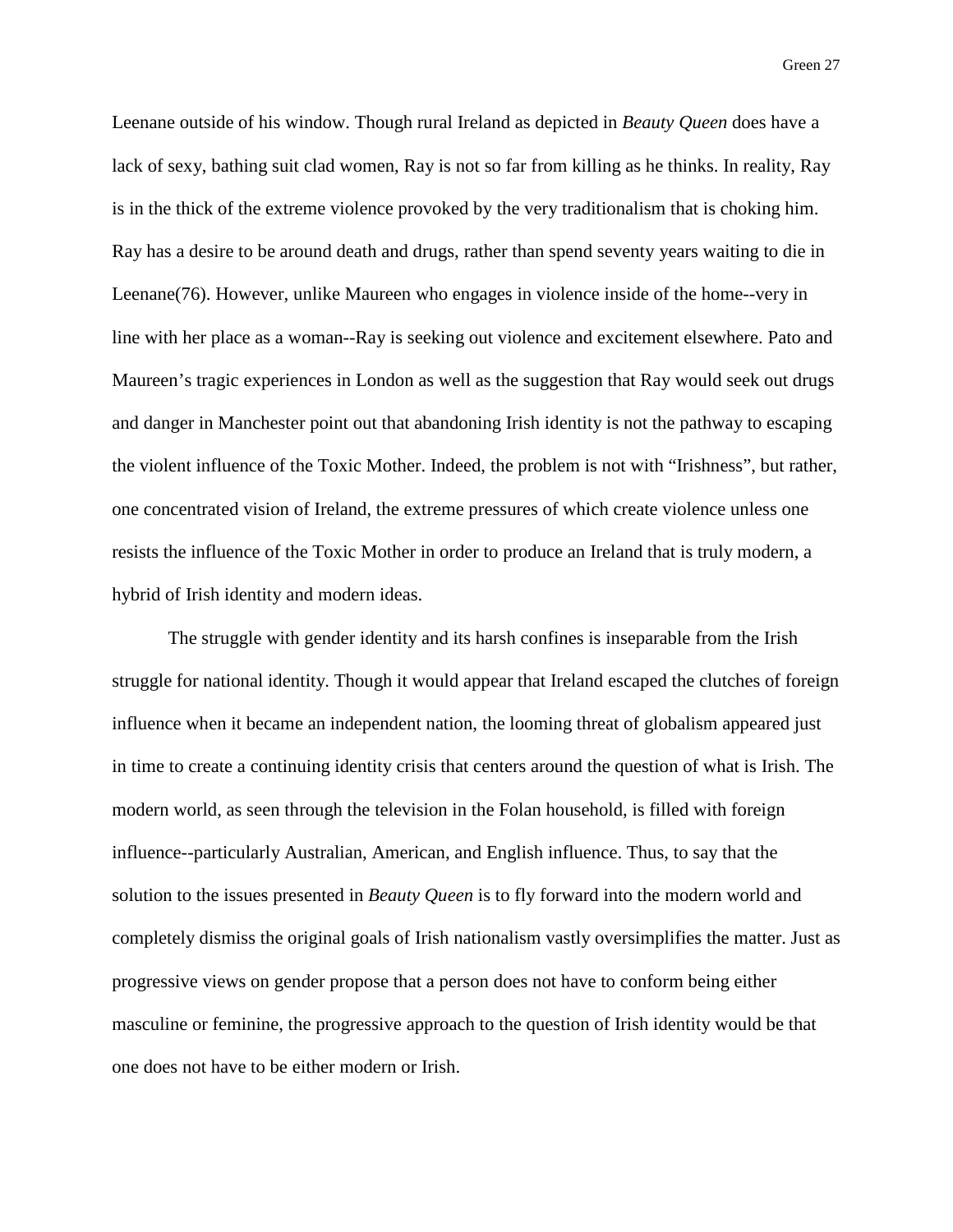While naiveté would suggest that McDonagh hints at a bright future for Ireland in the character of Ray Dooley, Heath Diehl notes that "McDonagh does not articulate visions of hope for an altered future, but instead remarks on the emptiness of older social structures."(Diehl 107). Having Ray Dooley as the representation of a nation's bright new generation is an incredibly bleak vision. While Ray is aware that there is something wrong with his surroundings, as evidenced by his monologue about the swing ball, he doesn't know how to put the pieces together to change things.

RAY: "The beauty queen of Leenane says goodbye." Whatever the feck that means, I'll pass it on. "The beauty queen of Leenane says goodbye", although after this fecking swingball business, I don't see why the feck I should. Goodbye to you so, Missus. MAUREEN: Will you turn the radio a up a biteen too, before you go, there, Pato, now? *Ray,* I mean...

RAY (*exasperated*): Feck...

RAY *turns the radio up.*

The exact fecking image of your mother you are, sitting there pegging orders and forgetting me name! Goodbye!

MAUREEN: And pull the door after you...

RAY (*shouting angrily*): I was going to pull the fecking door after me!!

RAY *slams the door behind him as he exits.* (McDonagh 83-84)

Ray is conscious that things around him aren't right, and even recognizes that Maureen has taken on the same exasperating role that Mag previously filled. Even after he calls Maureen out on her pointlessly cruel, nonsensical behavior, he still consents to do her bidding, He says goodbye, but takes orders from her, even if she doesn't recognize him as a separate person from his older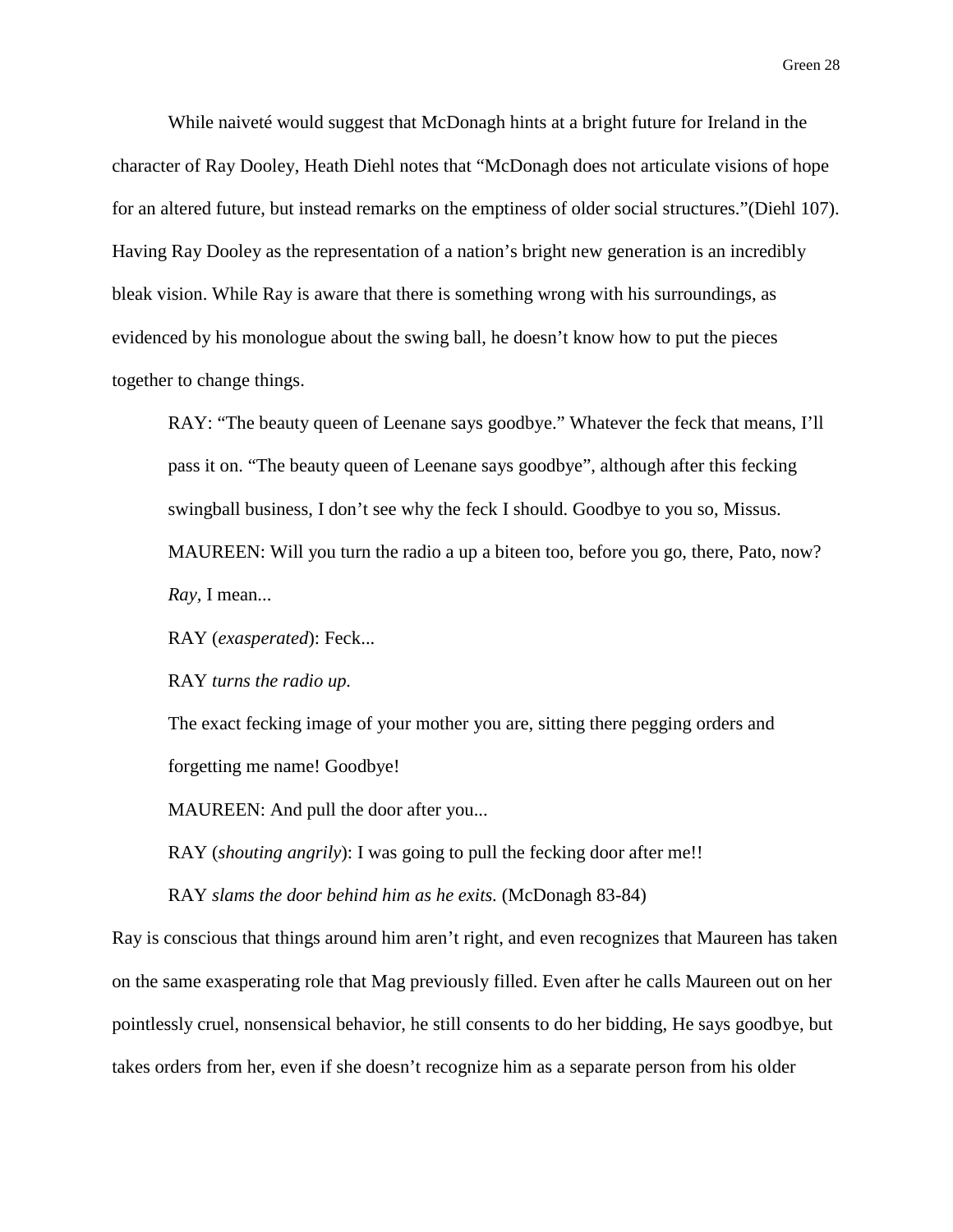brother. He even states that he doesn't know why he is willing to carry on Maureen's message, but agrees to do it anyway. Nothing ever changes, and even if Ray knows that, he only knows how to continue in the life that he knows, dreaming of the foreign world that he sees on television, and wallowing in his anger at the Ireland he sees when he looks out his window. This presents the futility of the situation: even if someone knows that there is something wrong with the world around them, if they are not equipped in their upbringing to constructively change things in any way, things will remain the same. And, the audience is not meant to believe that Ray is the brave new voice of his generation. He won't be leading any movements, but he may continue to cause trouble with the law.

It is occasionally hinted at by critics, including Caridad Svich that Pato and Ray are able to "win" in this situation; however, Pato's flight of his own country and the uncertainty of Ray's future make this supposed victory less certain for the men of *Beauty Queen.* Rather than looking at Pato as a person and rather as a representation of the Irish emigrant, the wife and potentiality for children are a moot point. What has Pato gained except for greater insecurity in his national identity? The inherent exteriority discussed by Jan Cronin will still plague him when he goes to live with relatives in what is likely an Irish enclave of Boston. As for Ray, he has still proven himself to be powerless to Maureen's demands, in spite of his awareness of their lack of sense and unfairness, and has shown himself to be more accepting of a lower standard of living, even down to his willingness to eat the Kimberley biscuits that the older characters of the play refuse to touch. In spite of his filthy language and preoccupation with fighting police officers, there is a bizarre innocence to Ray, which is inevitable for someone of his age, as evidenced by his vague interest in getting involved with drugs in Manchester.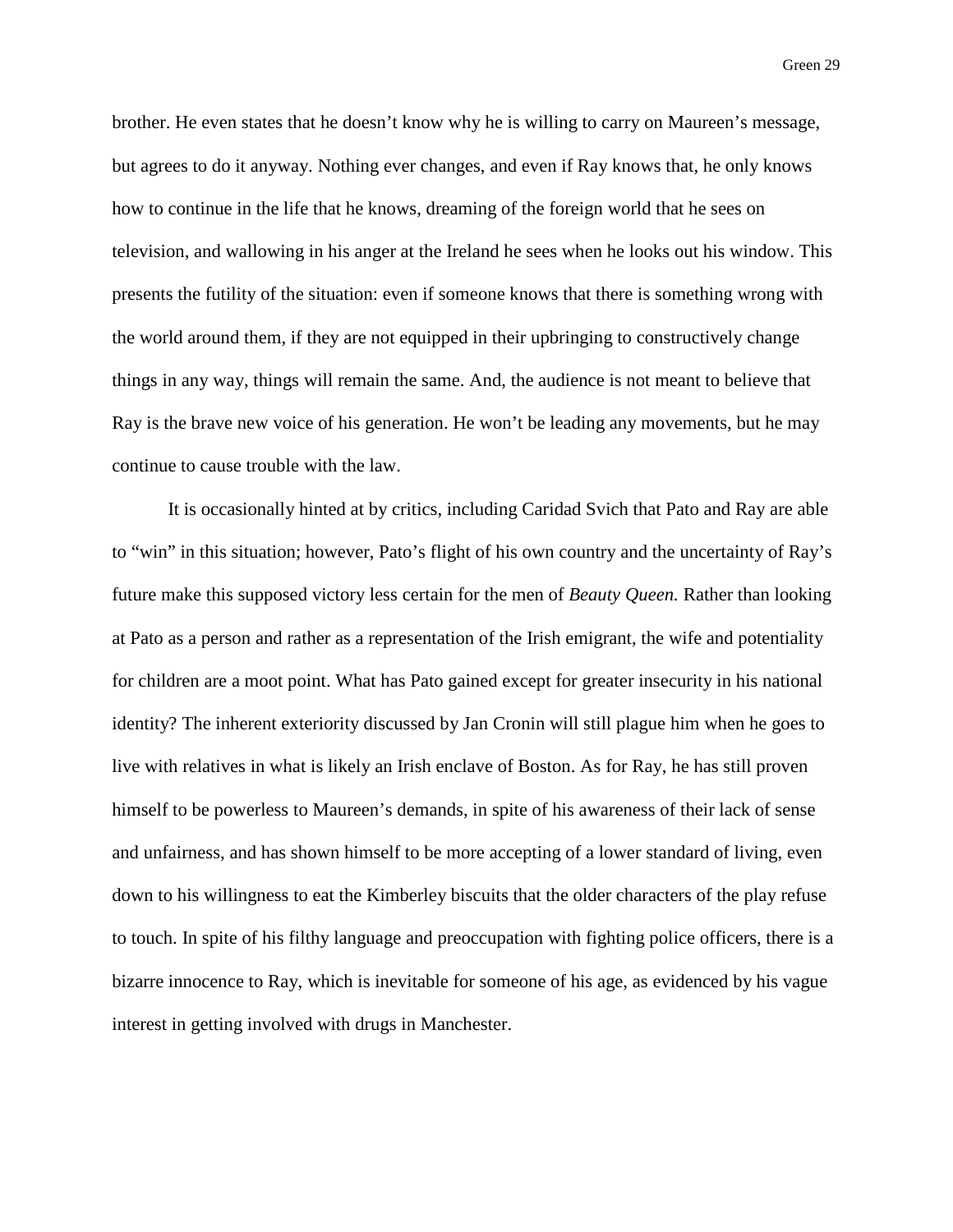The conspicuous absence of a conclusive ending for Ray Dooley is indicative of Ireland's questionable future in 1996. Ray's murky future not only serves to make a statement about the then-current state of Ireland's economic prospects, but also serves as a precaution against too much investment in modern foreign influences, particularly unintelligent and destructive influences like violent soap operas and drugs. Modernity is desirable, but only when considered in such a way that doesn't consume Irish identity or bring new, undesirable problems to the Irish nation.

## **Conclusion**

*The Beauty Queen of Leenane* functions as a criticism of Irish nationalism being toxic and anti-modern while simultaneously showing the urgent need for an identity that is not only modern, but Irish. The elder members of the Folan and Dooley families leave the picture entirely through death or emigration, and neither Maureen nor Ray is moved enough to step out of the non-productive cycle that they are trapped in. Reading *Beauty Queen* comes with a sort of frustration, particularly that although the events that play out are painful and destructive, there is a certain feeling of inevitability to the way in which things unfold. The sense of helplessness that is both unique to each character and yet shared in the discussion of the nation at large is more exasperating than Mag's continuous orders and repetitive idiosyncrasies. While McDonagh's priorities rest in creating black comedy, that the play has become so iconic speaks volumes about its place in a larger discussion of the struggle of finding a middle ground between fantastical nationalism and culturally void modernity. While McDonagh doesn't point towards any type of hope or solution in *Beauty Queen,* the heartbreaking cycle of trauma presented between the characters in Leenane presents an honest and grim cultural critique.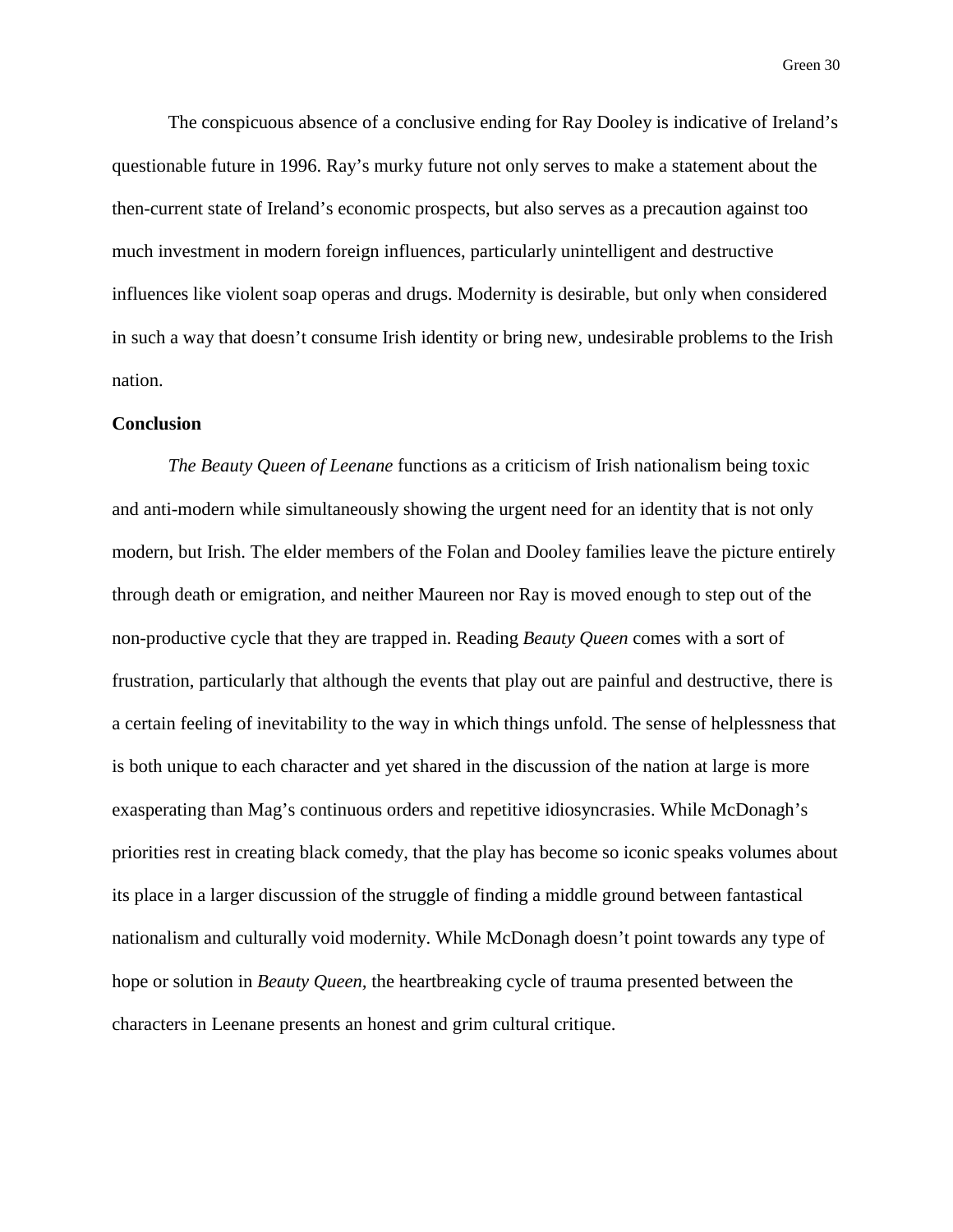Some other things to explore on this subject would be to bring more from post-colonial studies to the subject of Irish gender identities in *The Beauty Queen of Leenane.* It would be valuable to consider the ways in which the alternate violence, compliance, and rebellion of these characters mimic colonial patterns of power.